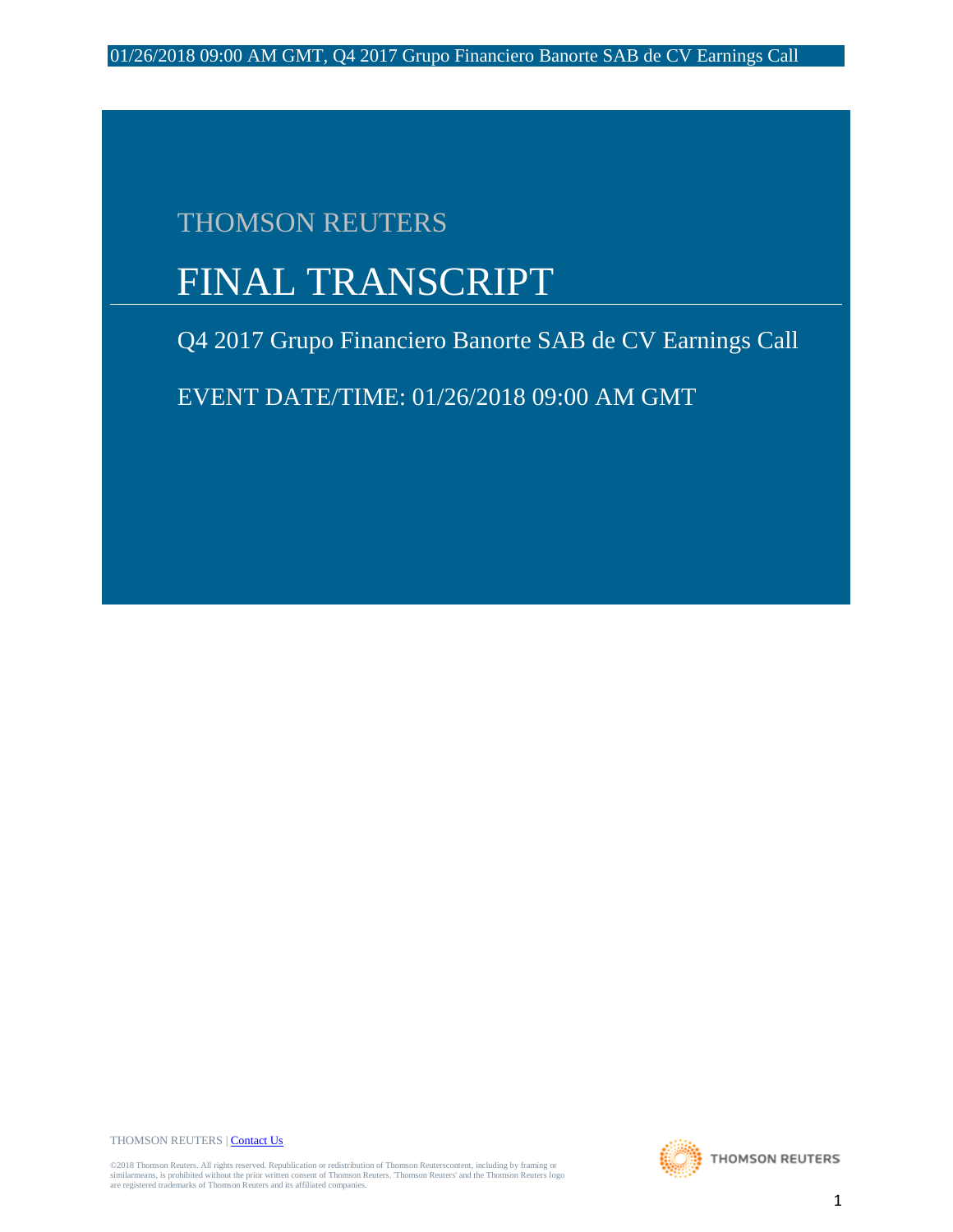## **CORPORATE PARTICIPANTS**

**Carlos Eduardo Martínez González** *Grupo Financiero Banorte, S.A.B. de C.V. - MD of Retail Banking & General Director Retail Banking* **Fernando Solís Soberón** *Grupo Financiero Banorte, S.A.B. de C.V. - Md of Long Term Savings & General Director of Long Term Savings* **Gabriel Casillas Olvera** *Grupo Financiero Banorte, S.A.B. de C.V. - Deputy Director General of Economic Analysis* **José Marcos Ramírez Miguel** *Grupo Financiero Banorte, S.A.B. de C.V. - CEO & Proprietary Director* **Manuel Antonio Romo Villafuerte** *Grupo Financiero Banorte, S.A.B. de C.V. - MD for Methods of Payment* **Rafael Victorio Arana de la Garza** *Grupo Financiero Banorte, S.A.B. de C.V. - COO & CFO* **Unidentified Company Representative** *-* **Úrsula Margarete Wilhelm Nieto** *Grupo Financiero Banorte, S.A.B. de C.V. - Executive Director of IR*

## **CONFERENCE CALL PARTICIPANTS**

**Carlos G. Macedo** *Goldman Sachs Group Inc., Research Division - VP* **Carlos Rivera** *Citigroup Inc, Research Division - Senior Associate* **Claudia Benavente** *Santander Investment Securities Inc., Research Division - Research Analyst* **Daer Labarta** *Deutsche Bank AG, Research Division - Senior Analyst* **Domingos De Toledo Piza Falavina** *JP Morgan Chase & Co, Research Division - Head of Latin America Financials* **Eduardo Nishio** *Brasil Plural Corretora de Cambio, Titulose Valores Mobiliários S.A., Research Division - Financial Sector Analyst* **Jason Barrett Mollin** *Scotiabank Global Banking and Markets, Research Division - MD of LatAm Financial Services* **Jorge Kuri** *Morgan Stanley, Research Division - MD* **Mark T. H. Lien** *Lazard Asset Management Limited - Portfolio Manager* **Natalia Corfield de Melo Monteiro** *-*

## **PRESENTATION**

#### **Operator**

Good day, and welcome to the Banorte Fourth Quarter 2017 Earnings Conference Call. Today's conference is being recorded. At this time, I would like to turn the conference over to Ursula Wilhelm. Please go ahead.

**Úrsula Margarete Wilhelm Nieto** *Grupo Financiero Banorte, S.A.B. de C.V. - Executive Director of IR* Thank you, Kathy. Good morning, ladies and gentlemen. Welcome to Grupo Financiero Banorte's Fourth Quarter and Full Year 2017 Earnings Call.

─────────────────────────────────────────────────────────────────────────────────────

Today's presentation may include forward-looking statements that are subject to risks and uncertainties

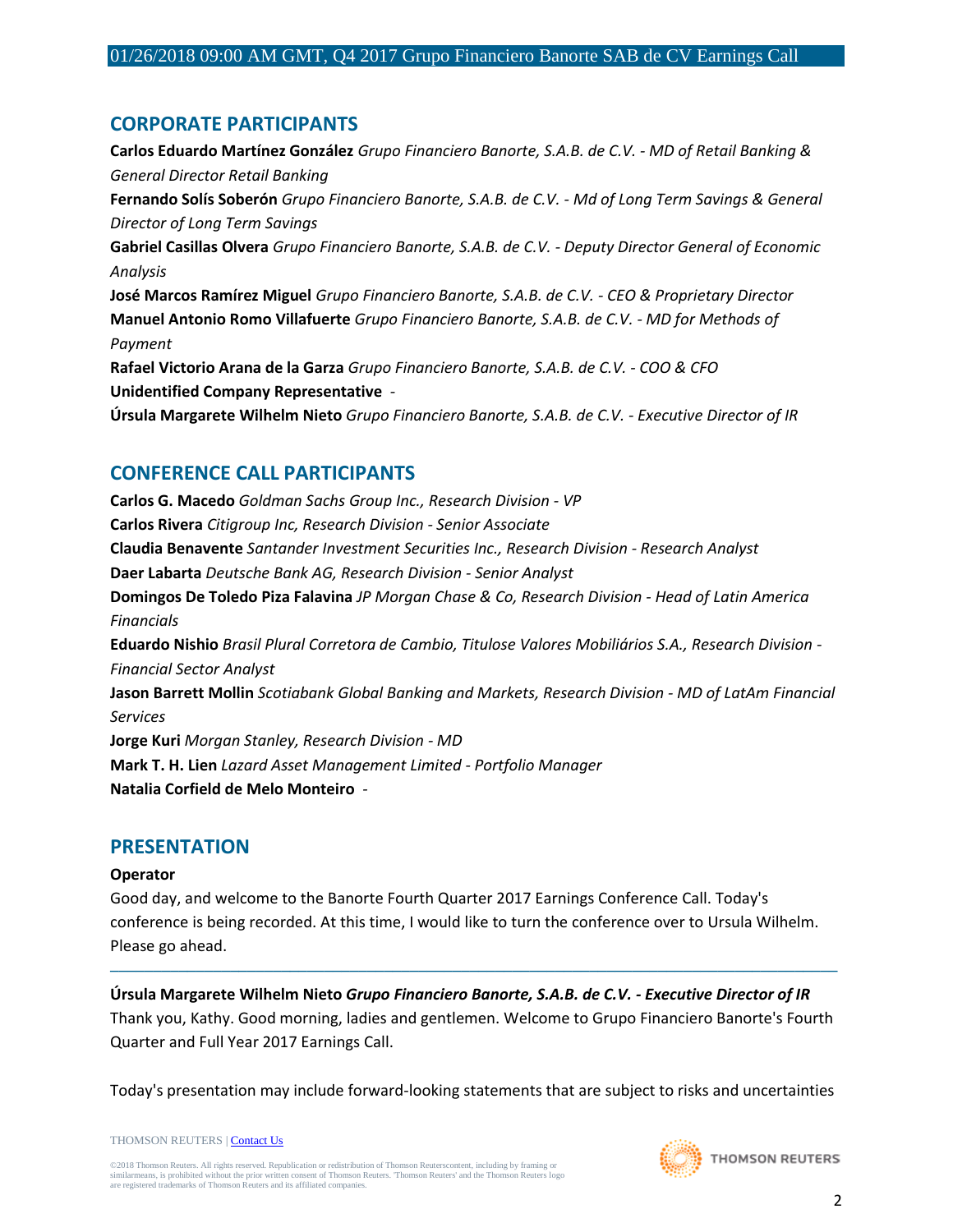that may cause actual results to differ materially. Marcos Ramírez, Chief Executive Officer, will provide an overview of the quarter.

Thank you, and I'll leave you with Marcos.

**José Marcos Ramírez Miguel** *Grupo Financiero Banorte, S.A.B. de C.V. - CEO & Proprietary Director* Good morning, everybody. First of all, I want to wish you a very successful year 2018. Thanks for listening to the conference call.

─────────────────────────────────────────────────────────────────────────────────────

Last year, at the same time, I was telling you that we were leaving interesting times. A cloud of pessimism hung over Mexico so markets and companies were expecting a pretty negative turn of events. Economists, for the most part, varies on the economy mainly due to the potential effects on the highly uncertain scenario on corporate investment decisions.

A day like today, but a year ago, the exchange rate was trading about MXN 21 per dollar. Nevertheless, even under these difficult circumstances, we did not provide a conservative guidance. Moreover, we had to revise it later in the year to a more aggressive one. And we delivered. With a clear plan, our management team has been developing the right strategies to succeed, and each link of the chain of command has been working to achieve the 2020 directives with the right sets of incentives.

For Grupo Financiero Banorte, 2017 was an exceptional year. Let me refer to the fourth quarter first on Slide 2. It was the strongest quarter in the year, both in terms of growth and metrics. Net income was MXN 6.5 billion, growing 4%, both in return on equity of 18.1%, marking the first time since 2008 that Banorte achieved this level of return on equity.

The net interest margin expanded an additional 10 basis points to 5.6%. Fees grew 8%. Trading income came in a low MXN 331 million, affected by mark-to-market valuations. Expenses grew 7%. We registered some legal and advisory fees from the relevant transaction. Personnel expenses were up on a portion of year-end pay. The loan book was up 2%, while the consumer book alone grew 3%. Repayments on the corporate book explain the difference in growth.

Credit quality in the quarter was mixed. The NPL ratio increased 20 basis points to 2%, mainly on the corporate exposure of MXN 1.4 billion that went in arrears. We are in the workup process with the customers and also with other banks.

Credit card collections improved. While we have some deterioration in payroll loans on higher employment to another, cost of risk stabilized at 2.6% in line with guidance. The insurance company posted premium growth of 8.5%. It registered a provision of MXN 205 million related to reinsurance, therefore bringing the earnings down 3% to MXN 588 million.

So 2017 was a strong year for Banorte. I want to highlight the exceptional quality of the results with high recurrence, quality of pricing and underpin on client volumes.

THOMSON REUTERS [| Contact Us](http://financial.thomsonreuters.com/en/contact-us.html)

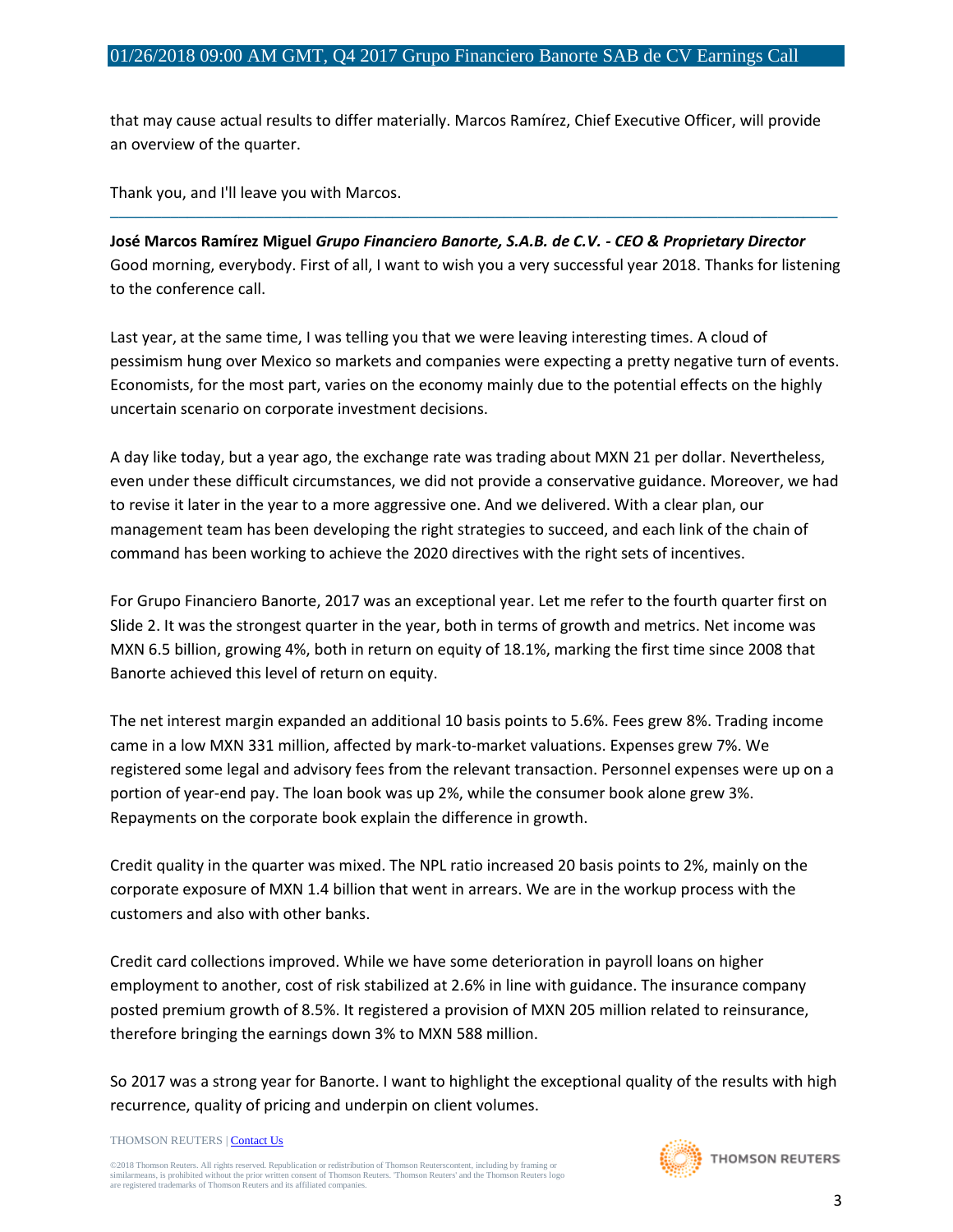Net income reached MXN 23,908,000,000, growing 24%. Earnings per share reached MXN 8.62. Return on equity was 17% for the year, up 284 basis points. Business growth was good with overall loan growth at 9%, deposits at 12% and insurance premiums at 18%. Subsidiaries' results were strong also. Among the most relevant was the bank with earnings growth at 30%, annuities at 57%. The pension fund company grew 3%. The insurance company had a modest expansion in earnings of 6%, given higher losses on the ALCO group and extraordinary provision of MXN 290 million on reinsurance. The group's financial results were overall better than the guidance for the year.

Moving to Slide 3. I want to share with you the progress that we have achieved at the bank. The bank is the largest subsidiary of the financial group. The improvements are underpinned by structural changes in the balance sheet and the business that go far beyond higher interest rates. I want to focus on growth rates and profitability indicators.

The bank achieved higher-than-industry growth in consumer loans, supported by capabilities from technology and analytics. The growth advantage of Banorte versus the system was 10.3 percentage points with Banorte growing at 18.5% versus the banking system at 8.2%. In the P&L, the bank also surpassed the market. Net interest income grew 23.1% at Banorte, versus 13.7% for the system, while the total revenue grew 20% versus 15% for the market. And lastly, expenses grew 9.4% for Banorte versus 10.7% for the system.

On profitability, the bank achieved record metrics. ROE expanded 577 basis points to 19.9% versus 241 basis points to 14.9% for the system. Return on assets expanded 21 basis points versus 25 basis points for the banking system, while the efficiency ratio of Banorte declined 386 basis points versus a smaller drop of 236 basis points in the efficiency ratio of the banking system. So overall, results speak for themselves. You can see the details on the conference call presentation.

Now I want to move to our outlook for the year 2018, which seems less challenging than what it looked like this time last year. Market expects GDP to grow 2.2%, while inflation should come down to 4%. Public spending will be active all the way through election day, supporting the economy. Also, we expect salaries to grow above inflation. But interest rates will increase at least by an additional 25 basis points.

Noise and volatility will be high and will affect our financial markets, especially the exchange rate. On one hand, the usual uncertainties that stem from a general electoral process and on the other, the still open NAFTA negotiation. We assume a contentious election with 2 front runners. The official electoral process will kick off in March, and it will conclude in July 1, which is the election day. The theme of the election, as you know, is centered on corruption.

On NAFTA, the position of the United States has lacked flexibility for both Canada and Mexico in some elements of the treaty. In this context, and given the electoral calendar, we do not rule out that the final agreement may be approved, if any, until next year. We expect the private sector to remain cautious and investment subdued, translating into moderate grave demand.

THOMSON REUTERS [| Contact Us](http://financial.thomsonreuters.com/en/contact-us.html)

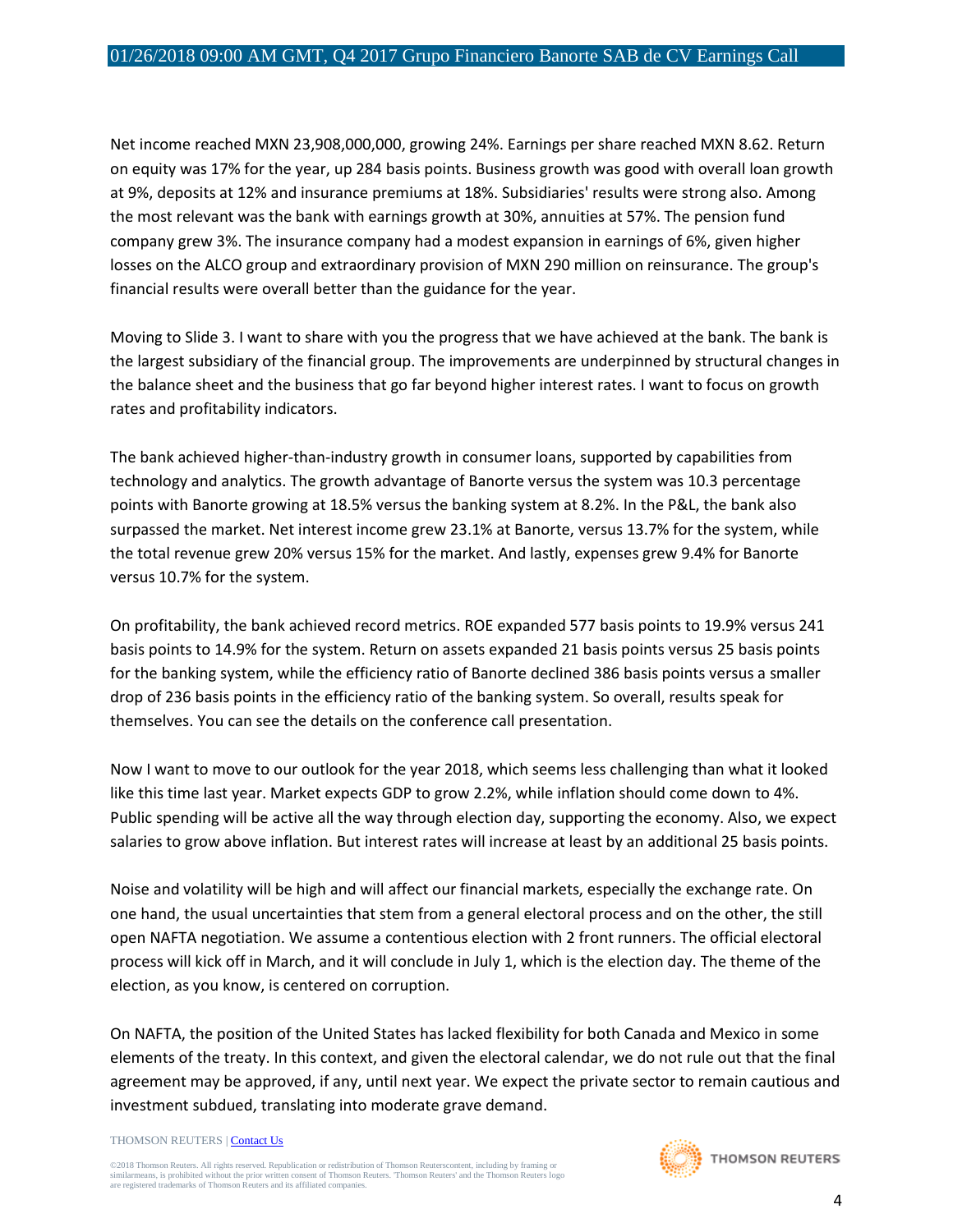Banorte is in a privileged position to withstand this environment. The financial group enjoys healthy finances, a strong capital position, a diverse business architecture and a solid franchise. Investments made in the state of their technological platform and distribution network will continue to support efficiency gains and help us expand the share of wallet with our customers.

On Page 11, we have set reasonable business growth targets. Asset quality will be the fundamental and group's financial metrics will continue to work our 2020 targets. Growth in deposits and control of the funding costs are key drivers this year. The insurance company should remain performing well, achieving double-digit growth -- earnings growth.

Therefore, the goal metrics that we commit to achieve this year are as follows: overall loan growth between 8% and 10%, with the Consumer growing at faster rate, 14%; the group's net income should be between MXN 27.5 billion and MXN 28.5 billion; the net interest margin should stand between 20 and 30 basis points.

Therefore, the goal metrics that we commit to achieve this year are as follows. The cost to income ratio will decline to a level of 39% and 40%. The tax rate will remain similar to last year between 27% and 29%. ROE should range between 18.2% and 18.6%. All of these metrics are for Banorte only -- for Grupo Financiero Banorte only. Once the Interacciones merger takes place, we will update our guidance.

And talking about Interacciones. The process stands as follows. The acquisition and merger was approved by shareholders on December 5. We kicked off the deep due diligence process immediately after. Regulatory approvals have already been requested to the Minister of Finance and also to the Mexican (inaudible) agency. We expect them well into the second quarter. Therefore, the legal merger will take place around the third quarter of this year. We will update you as we advance.

With this, I conclude my remarks and thank you, everybody. And now I open to all the questions. Thanks for listening.

─────────────────────────────────────────────────────────────────────────────────────

## **QUESTIONS AND ANSWERS**

#### **Operator**

(Operator Instructions) And we'll take our first question form Carlos Macedo with Goldman Sachs.

#### **Carlos G. Macedo** *Goldman Sachs Group Inc., Research Division - VP*

First question actually on your guidance. On the expense growth, you're guiding for 8% to 9% after doing something similar this year. And yet inflation, as you said, you expect to be much lower. Is there any room for some improvement there with expenses coming in low. Of course, you're going to revise this with Interacciones. But just trying to understand where the growth is coming from that would lead you to outpace inflation by that much. Second question, you talked about your guidance has 20 to 30 basis

─────────────────────────────────────────────────────────────────────────────────────

THOMSON REUTERS [| Contact Us](http://financial.thomsonreuters.com/en/contact-us.html)

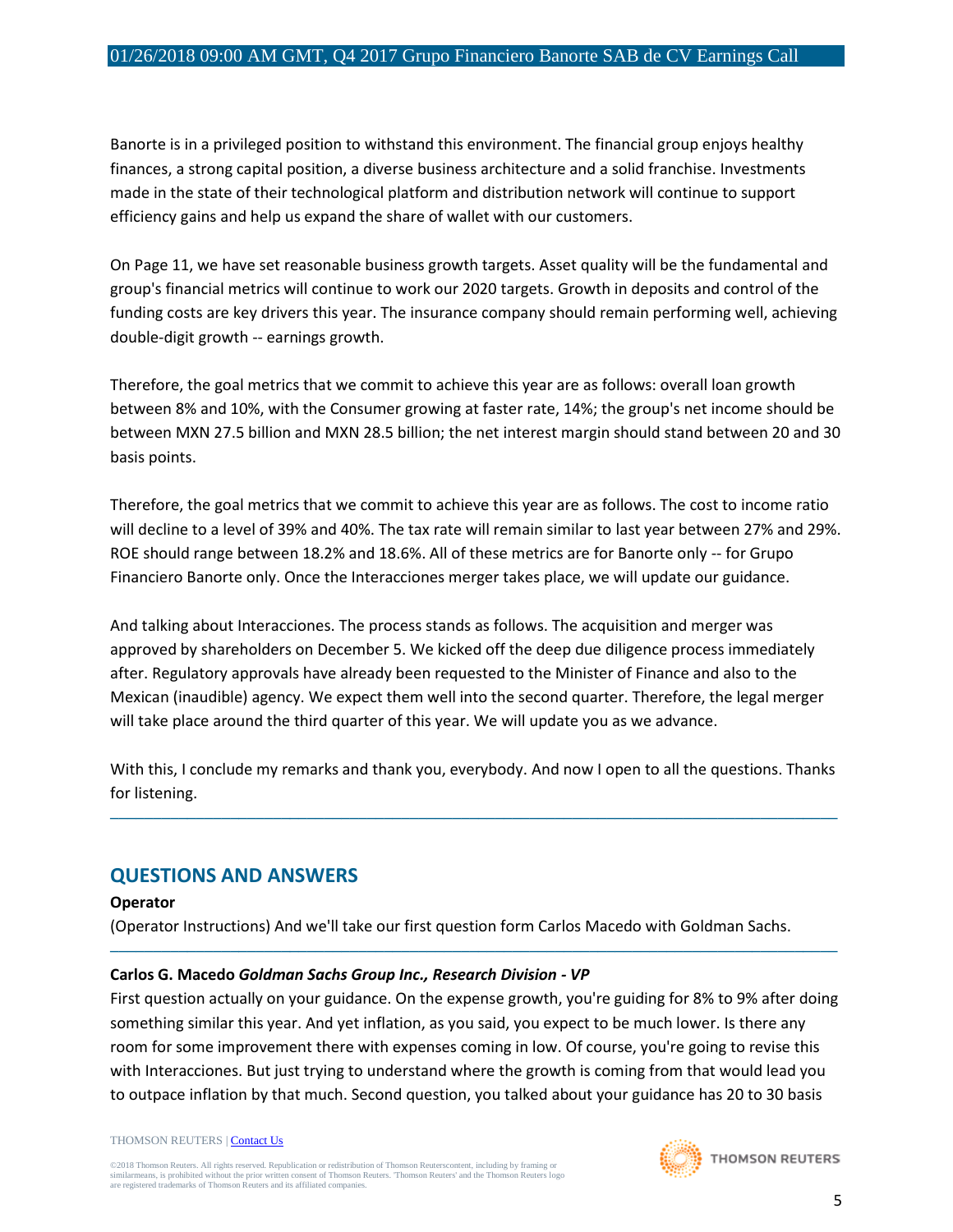points improvement in margin in 2018. And you said that you might -- you expect to see rates go up another 25 basis points. Where do you see rates by the end of the year? Do you think they're going to start going down? I think consensus now has them going down starting in the second half. And if they do, by how much? And how does that affect your margins and your guidance for margins going forward?

─────────────────────────────────────────────────────────────────────────────────────

#### **José Marcos Ramírez Miguel** *Grupo Financiero Banorte, S.A.B. de C.V. - CEO & Proprietary Director*

Thank you, Carlos. Yes, we have some room, you are right, in the expense. We are cautious, but let's see how the market develops. And you are right. I will ask Rafa to go deeper on this. And also remember that, yes, we will have at least an increase 25 basis points and maybe 50 basis points but it's a lack, so we need to wait until that happens and only 6 months after we receive the upside of all these. Rafa, can you give us more color on this?

─────────────────────────────────────────────────────────────────────────────────────

#### **Rafael Victorio Arana de la Garza** *Grupo Financiero Banorte, S.A.B. de C.V. - COO & CFO*

Yes, Carlos. Good morning. About the inflation, you're completely right. It seems that inflation is coming down already on the first month of January. But the fact is that when you do all the budgets and you start looking at -- the prices doesn't fall immediately on the expenses that we run at the banks. And also, you have to consider that we also included on the budget additional costs related to the transaction that is ongoing that we put under -- above or close to MXN 700 million on that buffer. So if you strip those numbers out, and you can be a run rate of the cost of the bank around 6.8% to 7%. This year -- last year, we committed to 8.8% of -- to achieve on the cost line. And we have been always guiding the inflation plus 150 basis points. The problem about inflation as it comes down as fast as it's coming down is that not all the prices immediately that affect the banks goes at the same pace, lots of the restructuring costs that I'm telling you. So if you strip those issues down, you could be run rate of cost around 6.5%. That will be in line with the expected drop in inflation around 4% to 4.5% so it will be around the 150 basis points that we have been running the bank for. So that's the reason why.

#### **José Marcos Ramírez Miguel** *Grupo Financiero Banorte, S.A.B. de C.V. - CEO & Proprietary Director*

And also, Carlos, yes, the rates will have a -- is going to be a roller coaster in the year. They will go up and then maybe they will go down at the end of the year. So -- and how much, I don't know. I will ask Gabriel here to explain a little bit that. But it's going to be both sides, the up and the down.

─────────────────────────────────────────────────────────────────────────────────────

#### **Gabriel Casillas Olvera** *Grupo Financiero Banorte, S.A.B. de C.V. - Deputy Director General of Economic Analysis*

─────────────────────────────────────────────────────────────────────────────────────

Thanks, Marcos. This is Gabriel Casillas. To the economy, the 2 things here just to complement what Marcos and Rafa has already -- have already said. On the one hand, on inflation, the other thing is inflation, yes, will trend downwards, but it's not going to be just like that's going downwards all the time. Actually, we expect the inflation to start to reflect the driving season in gasoline prices for the first time ever. Remember, gasoline prices were managed and now they are liberalized. So in this context, actually, our official forecast for inflation is 4.3% for year-end. But average inflation for the year is 5.1%. So I think that's one important thing to highlight. And secondly, what Marcos was saying on interest rates, yes, even though we have been conservative in what -- in our assumptions for the guidance, we're assuming only 25 basis points of an increase. Actually, on the economics department, what we are expecting is

#### THOMSON REUTERS [| Contact Us](http://financial.thomsonreuters.com/en/contact-us.html)

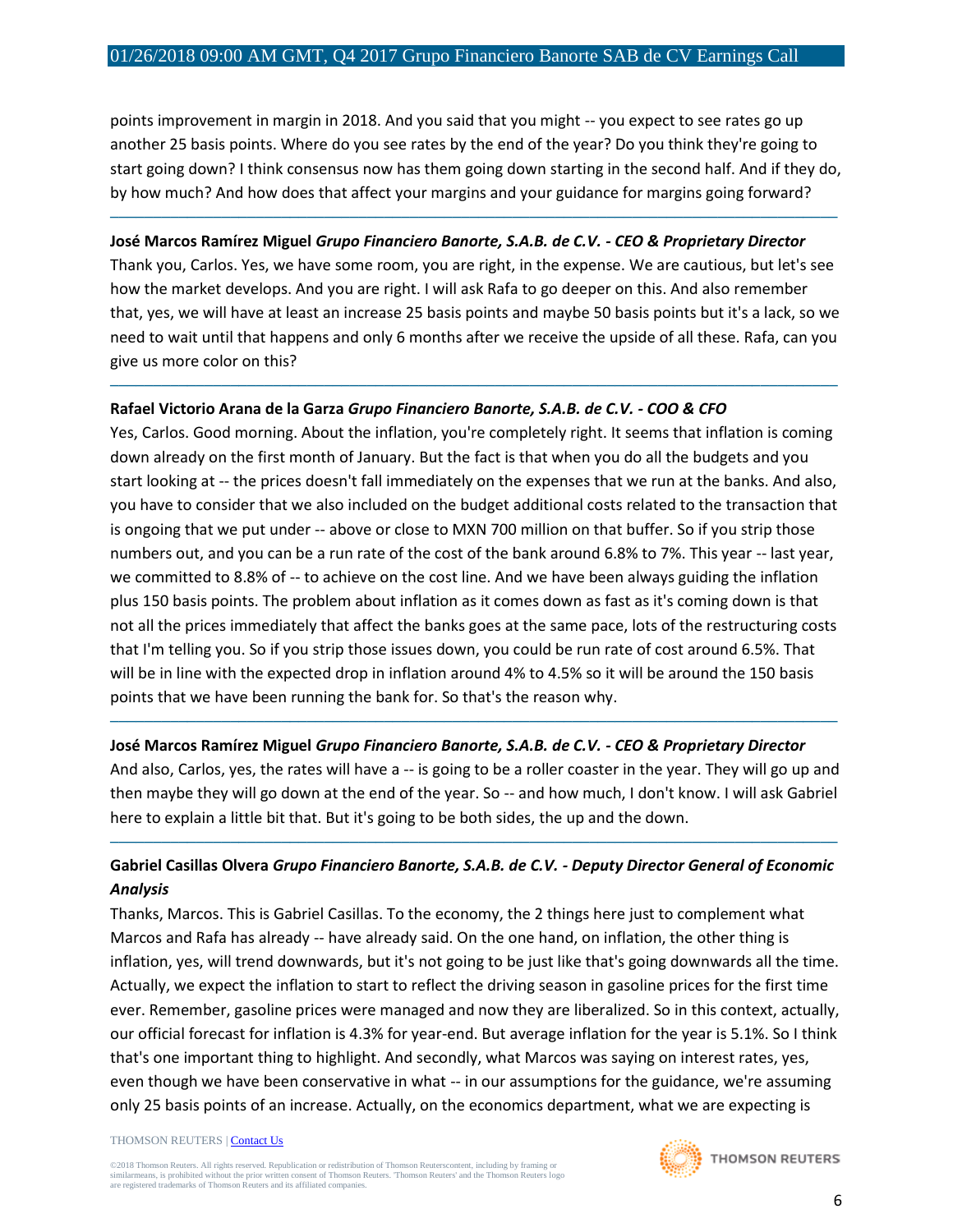actually 3 hikes: the 75 basis points of hikes between now and July; and then a space for cuts -- 2 cuts of 25 basis points in the second half of the year. So as Marcos is saying, quite a roller coaster, a quite dynamic central bank. And at the end, we expect the interest rate -- multiple interest rate to be at 7.50%. So that's our call from the economic side.

─────────────────────────────────────────────────────────────────────────────────────

#### **Rafael Victorio Arana de la Garza** *Grupo Financiero Banorte, S.A.B. de C.V. - COO & CFO*

And Carlos, just another thing that you have -- you can look on the numbers that we presented, we commit also to the market at the end of the fourth quarter that the cost of funds will go down drastically in the fourth quarter. If you can look at the numbers in the third quarter, we were running the cost of funds around 48 to reference rate. And we dropped down the number to 35% -- 35 basis points at the end of the year. So I think also an additional expansion in the margin will come from the good management of the cost of funds that we achieved at the end of the year will continue to happen through the year. Even though the hike that Gabriel mentioned that can possibly happen, 3 hikes, we only budget only 25 basis points. And remember that once you get the hike, you get penalized on the funding side for 6 months, and then you get the benefit after 6 months right on the asset groups. On the corporate commercial and SME, you get the benefit also in the government loans immediately. So it's a balance that we have been managed pretty well last year. We really end the year at a very good cost of funds that will support the expansion on the margin that we set up on the guidance I think and that number sits really on the low end.

#### **Carlos G. Macedo** *Goldman Sachs Group Inc., Research Division - VP*

So -- just to be clear, you expect margins to go up 25 -- sorry, the benchmarks, they go up 25 basis points and stay flat through the end of the year at that level. That's what's in your guidance and not...

─────────────────────────────────────────────────────────────────────────────────────

─────────────────────────────────────────────────────────────────────────────────────

─────────────────────────────────────────────────────────────────────────────────────

─────────────────────────────────────────────────────────────────────────────────────

─────────────────────────────────────────────────────────────────────────────────────

─────────────────────────────────────────────────────────────────────────────────────

**Rafael Victorio Arana de la Garza** *Grupo Financiero Banorte, S.A.B. de C.V. - COO & CFO* Exactly right.

**José Marcos Ramírez Miguel** *Grupo Financiero Banorte, S.A.B. de C.V. - CEO & Proprietary Director* That's it.

**Rafael Victorio Arana de la Garza** *Grupo Financiero Banorte, S.A.B. de C.V. - COO & CFO* Exactly right, Carlos.

#### **Operator**

We'll now take our next question from Jason Mollin with Scotiabank.

## **Jason Barrett Mollin** *Scotiabank Global Banking and Markets, Research Division - MD of LatAm Financial Services*

I wanted to understand how management is thinking about profitability, return on -- in particular, return on equity, in the context of this very high or at least since the beginning of the -- I would say, 2001 inflation and interest rate environment. I mean, if we looked just year-over-year, the ROE is now at 18.1% up from the 15.1%. But TA has gone up dramatically as well or the overnight interest rates. And

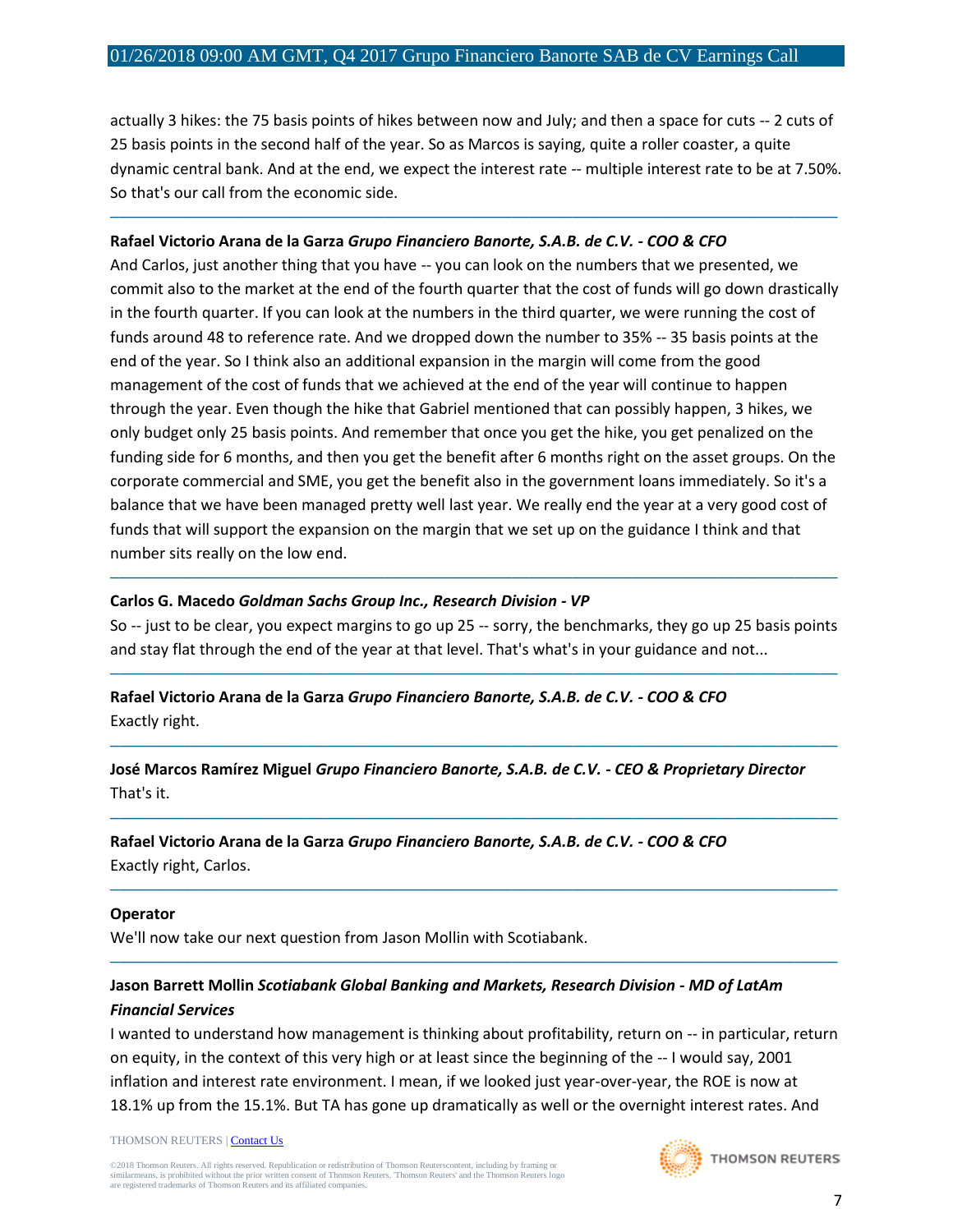the spread has increased slightly, but you're earning about 10.5% more than the TA, the 28 day TA, and it was about 10% a year ago. How should investors or how does management think about the cost of money and the kind of returns that you can generate? How important -- clearly, you're showing operating leverage and that it's not all rates showing this improvement. But how should we think about that?

#### **José Marcos Ramírez Miguel** *Grupo Financiero Banorte, S.A.B. de C.V. - CEO & Proprietary Director*

Thank you, Jason. As I started, we see less volatility than last year. We see volatility, but maybe less than and we manage already with that kind of volatility. So I will ask Rafa to go into the numbers, but it's not so difficult. We know the inflation is going to be down, which is good. The rate will be up, that's good. And we will manage whatever happens next. Go ahead, Rafa.

─────────────────────────────────────────────────────────────────────────────────────

─────────────────────────────────────────────────────────────────────────────────────

#### **Rafael Victorio Arana de la Garza** *Grupo Financiero Banorte, S.A.B. de C.V. - COO & CFO*

Yes, Jason, thank you for the question. I think the key element of what you mentioned in addition of what's going on the run rates that you get on the effect on the hikes on the reduction inflation is, to be honest, how well we have been able to manage the cost of funds. Our cost of funds, as I told Carlos, is sitting now at 38 -- 35 basis points -- 35 percentage of reference rate. And the reason that we had a hike on the past year on the cost of funds is that we fund in the extraordinary growth on the Consumer with time deposits. But we have been able already to balance out again with demand deposits. So one key element to really sustain and be able to manage the volatility that goes -- and is aligned to the books that we have is really to manage the cost of funds. As you saw on the guidance, deposits have grown around 12% and loans will be around 8% to 9%. And the mix will again be beneficial to the demand deposits. So the key element, when you see the type of environment that we see now in Mexico, there's just going to be some volatility and also some concerns about potential risk on the election and things like that, is to really concentrate on the cost of funds, manage your books pretty solid. Last year, we were able to really outpace the market. So now we are sitting in very profitable books that we can fund them with a very much efficient cost of funds than past years. So that will allow us really to continue to keep the expansion on the margin and the profitability of the books in the same -- in a better trend that we have from last year. So I think basically -- yes...

## **Jason Barrett Mollin** *Scotiabank Global Banking and Markets, Research Division - MD of LatAm Financial Services*

─────────────────────────────────────────────────────────────────────────────────────

That makes sense. Sorry, continue. I was just going to ask. I mean, I -- I mean, my question is more to - we used to talk about this in the past about the spread of ROE over the policy rate or over the TA rate. And my question in one way is, is 10 -- should we think of it this way? Is it a 10%? Is it 10 -- 1,000 basis points or 10 percentage points higher? Is that kind of a way to think about the profitability of the bank? Because the cost of money has gone up dramatically. As you're saying, on the cost of funding directly, you're trying to improve that. And I think there is upside, but I also think there's competition on that front. But how do you think about that spread of profitability versus the cost of money? Whether you want to use a TA or the long bond, it's now up, I think, 7.7% in Mexico, is another way to think about it, the inputs to your cost of equity. Because on my numbers, the cost of equity really hurts the valuations that we're looking at for all Mexican companies in particular banks.

#### THOMSON REUTERS [| Contact Us](http://financial.thomsonreuters.com/en/contact-us.html)

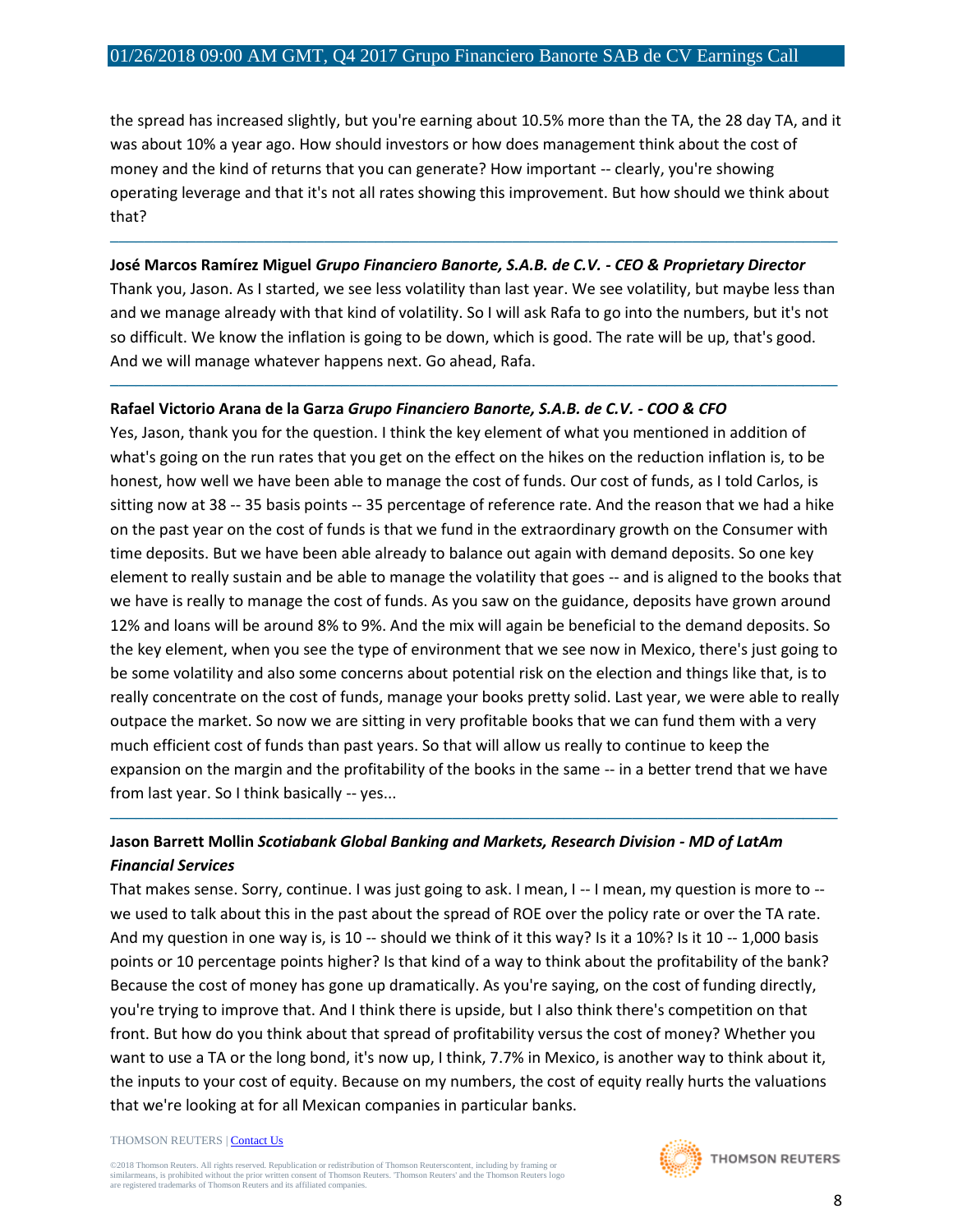#### **Rafael Victorio Arana de la Garza** *Grupo Financiero Banorte, S.A.B. de C.V. - COO & CFO*

Yes, the numbers that you're looking at, the 10%, if you look at historically, that number has been up more than double in the past. So I think what you will be looking at this year is around 16%. That will be the number that you should be looking at instead of the 10%.

─────────────────────────────────────────────────────────────────────────────────────

─────────────────────────────────────────────────────────────────────────────────────

#### **Úrsula Margarete Wilhelm Nieto** *Grupo Financiero Banorte, S.A.B. de C.V. - Executive Director of IR*

And Jason, this is Ursula. The other thing to remember is that I'd say from 2013 to today, another fundamental change has taken place, which is the business architecture of the group. And while in the past, all of the burden on the ROE was just really left to the bank, today, the architecture of the business, you have a portion of the profits that are coming from the nonbank subsidiaries that are less dependent upon interest rates. And this is just something that is still growing. And it's going to support also the ROE. So that is why the margin between the ROE and the policy rate for Banorte has expanded versus the past.

#### **José Marcos Ramírez Miguel** *Grupo Financiero Banorte, S.A.B. de C.V. - CEO & Proprietary Director*

─────────────────────────────────────────────────────────────────────────────────────

Yes, you can see that very fast. You can look at returns on equity on the annuities company, 50%; on the insurance company, 40%; brokerage house, 30%. The bank is already at above 20%. So I think what Ursula mentioned, the mix and the way we are managing the business allow us to be -- I mean, we ask - we are very disciplined in how we ask the business to provide the return on equity of the capital that we lend to them, and the return has to be well above the cost of capital and well aligned to the 2020 return on equity that we are seeking. We know competition is out there, but it's not only price. I mean, all the services that we provide and the way that we do the services and the interaction with the client has allowed us to also have a premium sometimes on the relationship with them.

─────────────────────────────────────────────────────────────────────────────────────

─────────────────────────────────────────────────────────────────────────────────────

#### **Operator**

We'll now take our next question from Tito Labarta with Deutsche Bank.

#### **Daer Labarta** *Deutsche Bank AG, Research Division - Senior Analyst*

A couple of questions also. First, following up a little bit on expenses, and I guess, efficiency. Just to understand, the increase in the professional fees, which we saw, go up a lot. Is that mostly related to the acquisition? Just want to confirm that. And then to reach the efficiency targets, which you expect to improve more than 200 basis points potentially, what kind of fee income growth do you expect? I mean, we saw good growth in fees last year. Can that continue? Can you maybe give some guidance for fees? And then my second question is on asset quality. We saw a little deterioration. Given just the uncertainty and volatility, any other risks that you could see in terms of asset quality for this year?

**José Marcos Ramírez Miguel** *Grupo Financiero Banorte, S.A.B. de C.V. - CEO & Proprietary Director* Thank you, Tito. The first one, yes, is professional fees. We are aiming to MXN 200 million around that level. And the second one, Rafa is going to -- is 14%?

─────────────────────────────────────────────────────────────────────────────────────

─────────────────────────────────────────────────────────────────────────────────────

**Rafael Victorio Arana de la Garza** *Grupo Financiero Banorte, S.A.B. de C.V. - COO & CFO*

THOMSON REUTERS [| Contact Us](http://financial.thomsonreuters.com/en/contact-us.html)

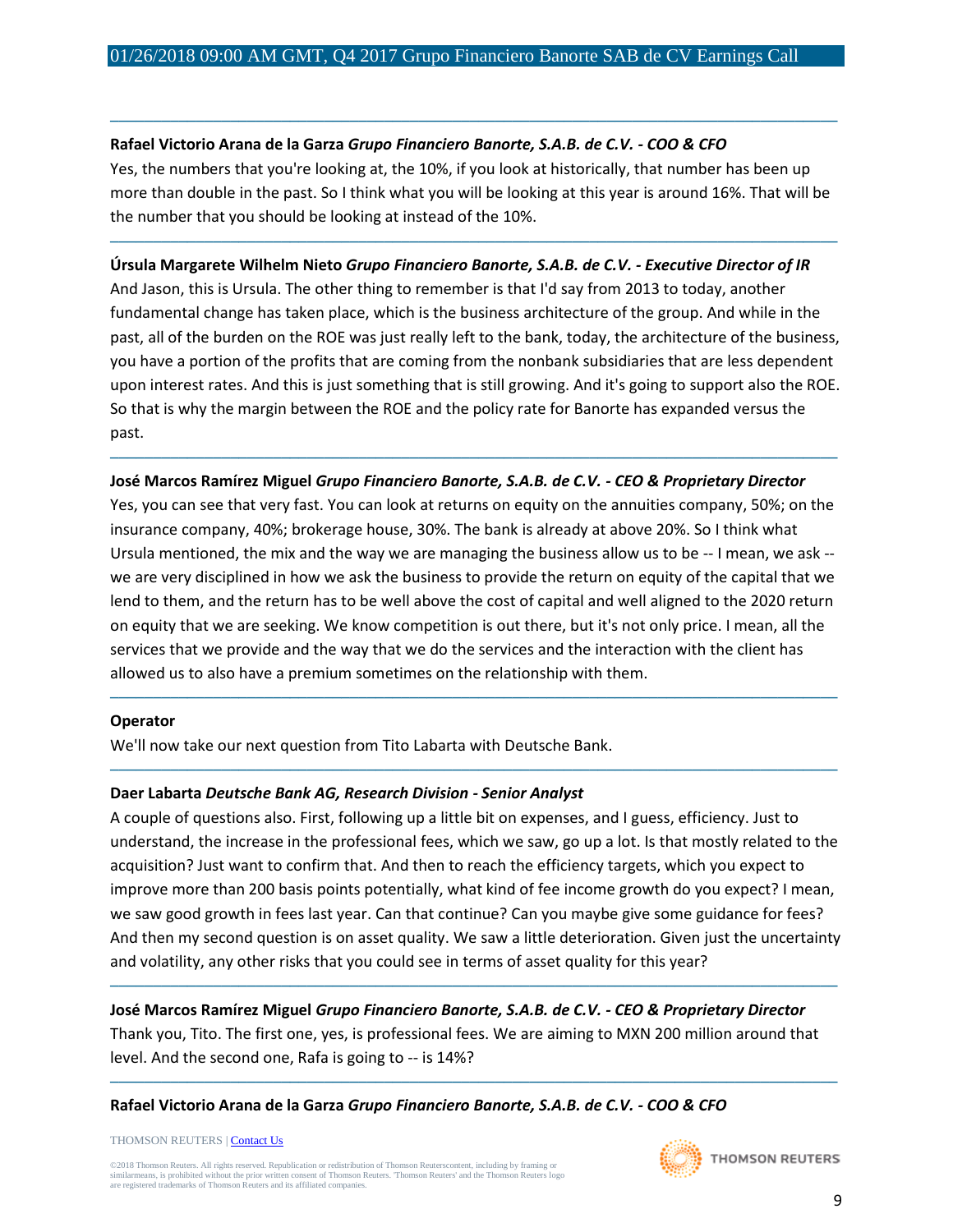Yes, the fees will continue to be, Tito, around the 14% to 16% that we have seen. The fees related to the banking business continue to grow and outpace the other fees. Also the corporate entities and the commercial bankers are a lot related to services. So you can see that the rate of growth of the program the Commercial has been also exceptional. So we don't see any limitations to keep on growing the fees at a very, very steady level numbers. On the asset quality, we know that there's concern about the quality of the consumer, especially on the credit card business. But it's very important to remember that even though we had some issues around July, that has to do with some origination processes that were not as efficient as they needed to be and that we've closed them and now the roll rates are improving. After the earthquake, we almost missed a completely -- a complete cycle on the collection for the credit card. That's going to stay for us until May next year. But you already saw at the end of the year that there are -- that NPLs went down from 6.3% to 6.1% for the end of the quarter. We think this number will continue to go down. No -- and it will be steady around 5.8%. I think we are now comfortable with the way we are originating the credit card business. We are mainly devoted to pre-authorized credits. And I'm sure that Manuel can also provide you, the head of the product, with some additional guidance on that.

## **Manuel Antonio Romo Villafuerte** *Grupo Financiero Banorte, S.A.B. de C.V. - MD for Methods of Payment*

─────────────────────────────────────────────────────────────────────────────────────

Yes. Hi, Tito, this is Manuel. Thank you, Rafa. On credit cards, I think that Rafa covered it all. I think that you can see even in the numbers that we are reducing a little bit the speed of growth. We started with preventive actions in the first quarter of this year as we have mentioned in these calls. And we are really -- what we are doing is preventing the cross-held privileging campaign for existing customers of the bank. We are really, really getting out of any out-of-branch walk-ins, new segments and all of that campaign and all that. So if you see the year-on-year expectation of growth of the portfolio of credit cards, for example, in June, July, it was around 20%, 23%. Right now, it's closer to 17%, 18% and that is really a reduction of fees on specific segments. Regarding, Tito, payroll, 2018 specifically is a year that is -- we're already preparing for it because there is -- it is the highest number of state and municipalities elections: federal, states and municipalities. And we have a very good penetration of government payrolls. So what we are doing is taking preventive action with all the analytic tools. And it's the risk that we have right now and being very cautious regarding those changes in administration.

## **Gabriel Casillas Olvera** *Grupo Financiero Banorte, S.A.B. de C.V. - Deputy Director General of Economic Analysis*

─────────────────────────────────────────────────────────────────────────────────────

Just one extra thing I want to complement. This is Gabriel Casillas, Tito. Just from a macro side, obviously, on election year despite all the uncertainty that there will be that Marcos highlighted, one important thing is that usually actually growth rates are higher. And this year, I don't think we'll be an exception. Actually as Marcos said at the beginning, the market is expecting growth rates of around 2%, 2.1%. On the economics team, we're expecting 2.5%. This is not what we use in our guidance. We use the Marcos (inaudible) number. Nevertheless, there are 3 important things to highlight on growth this year. Number 1 is that the uncertainty will be absorbed by exchange rates, not by employment or by growth. Number 2, we are expecting oil production to stop contributing on the negative side on GDP. As you know, since 2006, it has contributed on the negative side. And number 3, electoral year. As Manuel

#### THOMSON REUTERS [| Contact Us](http://financial.thomsonreuters.com/en/contact-us.html)

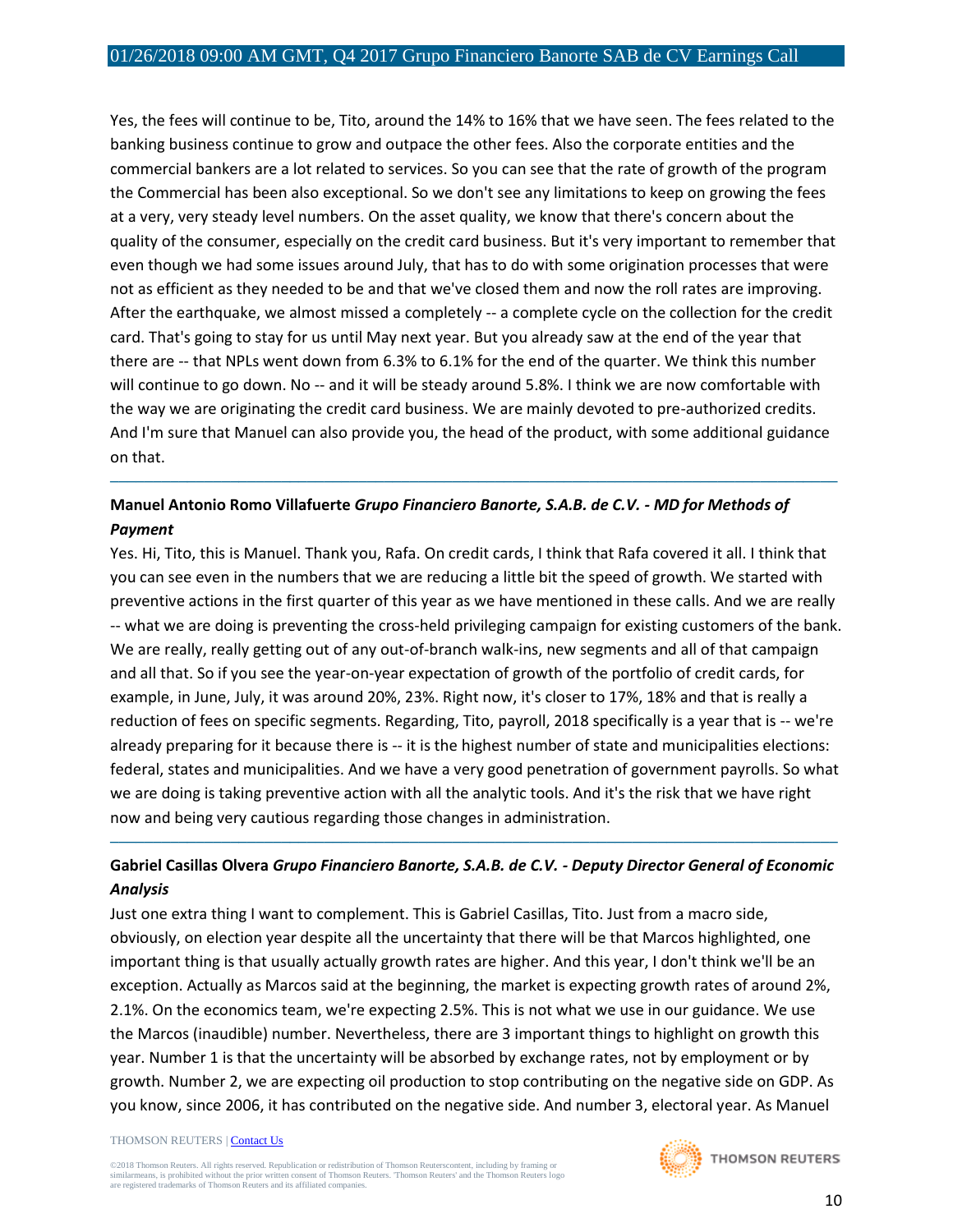was saying, it will be the largest election we have ever had in Mexico. Actually, it will be 3,406 positions that will be elected, so imagine that. And usually, electoral expense is very high without jeopardizing public finance. So I think that that's important to highlight not for our bank only but for all the banking industry in Mexico.

─────────────────────────────────────────────────────────────────────────────────────

─────────────────────────────────────────────────────────────────────────────────────

#### **Operator**

(Operator Instructions) We'll now take our next question from Carlos Rivera with Citi.

#### **Carlos Rivera** *Citigroup Inc, Research Division - Senior Associate*

My first question is regarding the outlook for loan growth for companies. What do you expect in terms of seasonality? I mean, this part of the portfolio is the one that we've seen decelerating fastest throughout the year. Would it be reasonable to assume that it will continue to do so until we have a resolution on the elections? Or what are your thoughts particularly first half versus second half of the commercial loan book specifically but also probably on the entire portfolio? And my second question is related to asset quality. On the corporate side, you mentioned a specific case, MXN 1.4 billion. So I'm not sure if you could share a little bit more color on this exposure. How much is provision? Will it still require additional provisions in 2018? I assume that's part of the guidance. And just to confirm, that is very focused on 1 case and it is not expandable to the entire industry which this company is in.

#### **José Marcos Ramírez Miguel** *Grupo Financiero Banorte, S.A.B. de C.V. - CEO & Proprietary Director*

─────────────────────────────────────────────────────────────────────────────────────

Thank you, Carlos. Yes, this year, we will have to use the first semester. And then the second semester, it's going to be like interesting times. But what we expect in terms of seasonality, Ursula can give us some color and also about the provision for the year 2018. Go ahead, Ursula.

─────────────────────────────────────────────────────────────────────────────────────

#### **Úrsula Margarete Wilhelm Nieto** *Grupo Financiero Banorte, S.A.B. de C.V. - Executive Director of IR*

Yes, thank you. Hi, Carlos. Exactly as Marcos said, it's going to be on the nonconsumer books, there is going to be a little bit more volatility in the growth. Probably the first half of the year as lower growth, as our expectation is that companies -- I mean, you have seen investments. Private investment has been coming down, and we expect companies to continue holding on investment decisions until the electoral process is cleared out. So we expect that demand because of that. And then probably in the second half of the year, we should see some more larger growth rates in those books. The other thing that we have seen is because of interest rates, companies have been using a lot more liquidity than debt in their operations and in their -- in the financing of projects that they have. And part of that is what -- why you have seen that we've had a higher...

─────────────────────────────────────────────────────────────────────────────────────

#### **Operator**

Please standby.

(technical difficulty)

**José Marcos Ramírez Miguel** *Grupo Financiero Banorte, S.A.B. de C.V. - CEO & Proprietary Director* Okay. Ursula, go ahead. Sorry about that.

─────────────────────────────────────────────────────────────────────────────────────

THOMSON REUTERS [| Contact Us](http://financial.thomsonreuters.com/en/contact-us.html)

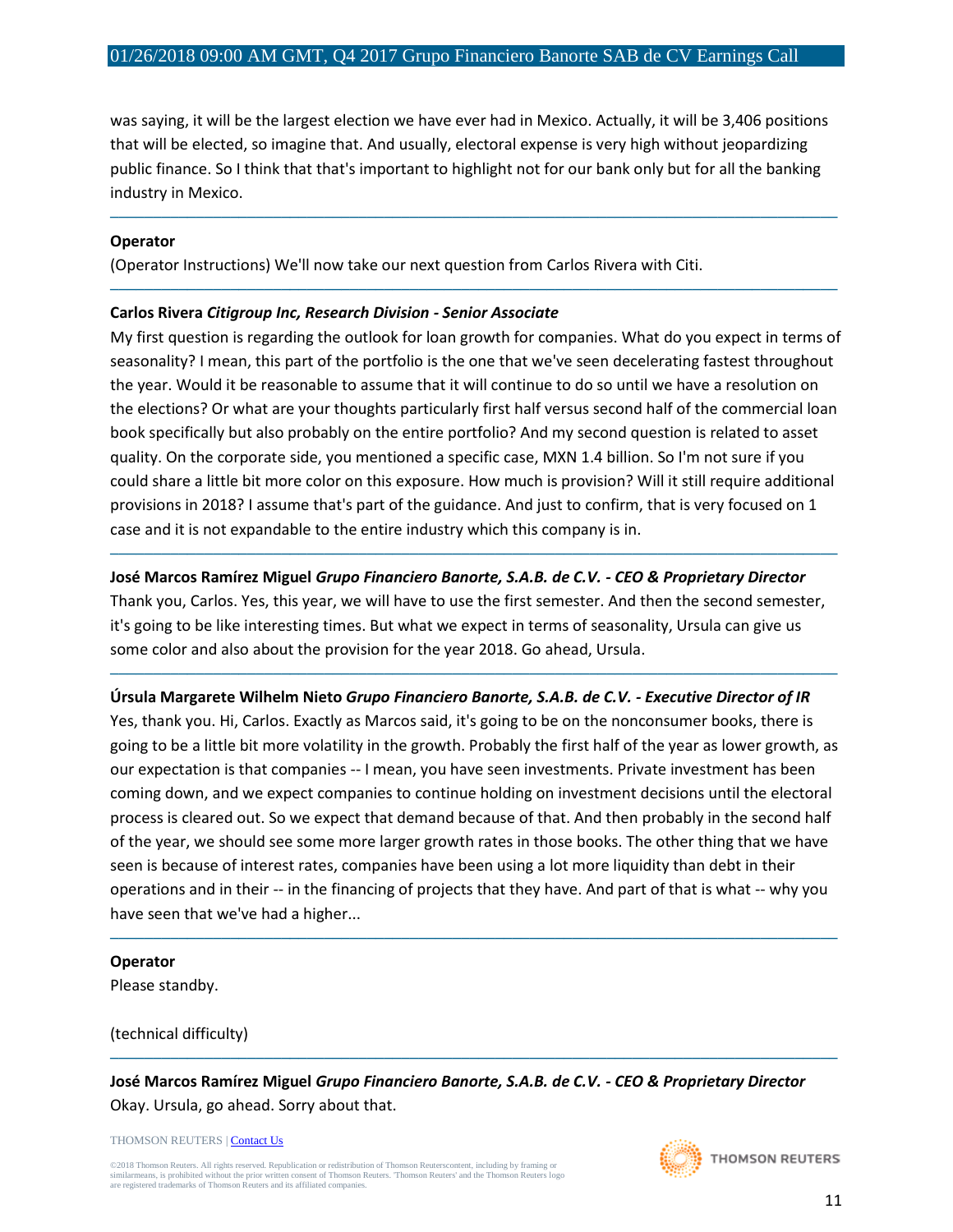#### **Úrsula Margarete Wilhelm Nieto** *Grupo Financiero Banorte, S.A.B. de C.V. - Executive Director of IR*

─────────────────────────────────────────────────────────────────────────────────────

I don't know if -- I was saying -- if you were able to get my answer or not so I will make it a brief repetition. Growth in nonconsumer, we expect a slow first half and more vigorous growth in the second half because of election, because of interest rates and because the investment has been slowing down. And on the corporate exposure that we transferred to NPLs, a portion of that is already provisioned. We will make an additional provision in the first quarter, but it's already included in the cost of risk guidance that we provided. So it should not be above, let's say, in the overall cost of risk for the year. That's all.

─────────────────────────────────────────────────────────────────────────────────────

#### **Carlos Rivera** *Citigroup Inc, Research Division - Senior Associate*

Okay. And just if I may, a quick follow-up on the Nonconsumer portion. How long do you think it could decelerate in the first half just to set expectations right and to not have significant concerns that things are going out of plan?

─────────────────────────────────────────────────────────────────────────────────────

#### **Unidentified Company Representative** *-*

If I may jump on that. The Consumer, as Gabriel mentioned, labor continue to be quite strong. So we see a healthy consumer in Mexico. We don't see any issues on that. The fact that we are providing a less aggressive guidance than last year, that we are staying consumer around 14%. But you still see pretty good growth on the car loans around 19%. Mortgages will be running around 11% to 12%, credit cards around 14% and payables in the same number. So still, we see a very pretty healthy consumer. We will not be as aggressive as last year because I think we're already pretty comfortable with the size of the books that we are getting, and we can be very selective on the type of clients that we can bring into the book.

─────────────────────────────────────────────────────────────────────────────────────

─────────────────────────────────────────────────────────────────────────────────────

#### **Operator**

We'll now take our next question from Jorge Kuri with Morgan Stanley.

#### **Jorge Kuri** *Morgan Stanley, Research Division - MD*

One question, if I may, on what's left to do on the IBM project. What are the milestones or initiatives that are going to be implemented this year? And to what extent the results and guidance that you provided for 2018 reap the benefit of things that were implemented over the last year or 2? And just the 2020, what exactly does that mean in terms of ROE? Are you expecting the fourth quarter ROE of 2020 to be 20%? Are you expecting the full year to be 20%? Because obviously, the run rate that you need in order to get that from here would imply that there's still a lot of upsides from IBM. So just wanted to get a little bit more color on that.

#### **José Marcos Ramírez Miguel** *Grupo Financiero Banorte, S.A.B. de C.V. - CEO & Proprietary Director*

Thank you, Jorge. I will start with the second one. 20% is a good objective for us for 2020 so we will keep that. Moving to the IBM project, as you know, now we have the foundation. We have all the data. We have all the clients in the right place. And we will work in 2 ways. One is with the customers, when they arrive to the branches, they will notice that something happened because everything will be easy to handle. And they will notice that. We have a program for that. And in the other hand also, we will work

─────────────────────────────────────────────────────────────────────────────────────

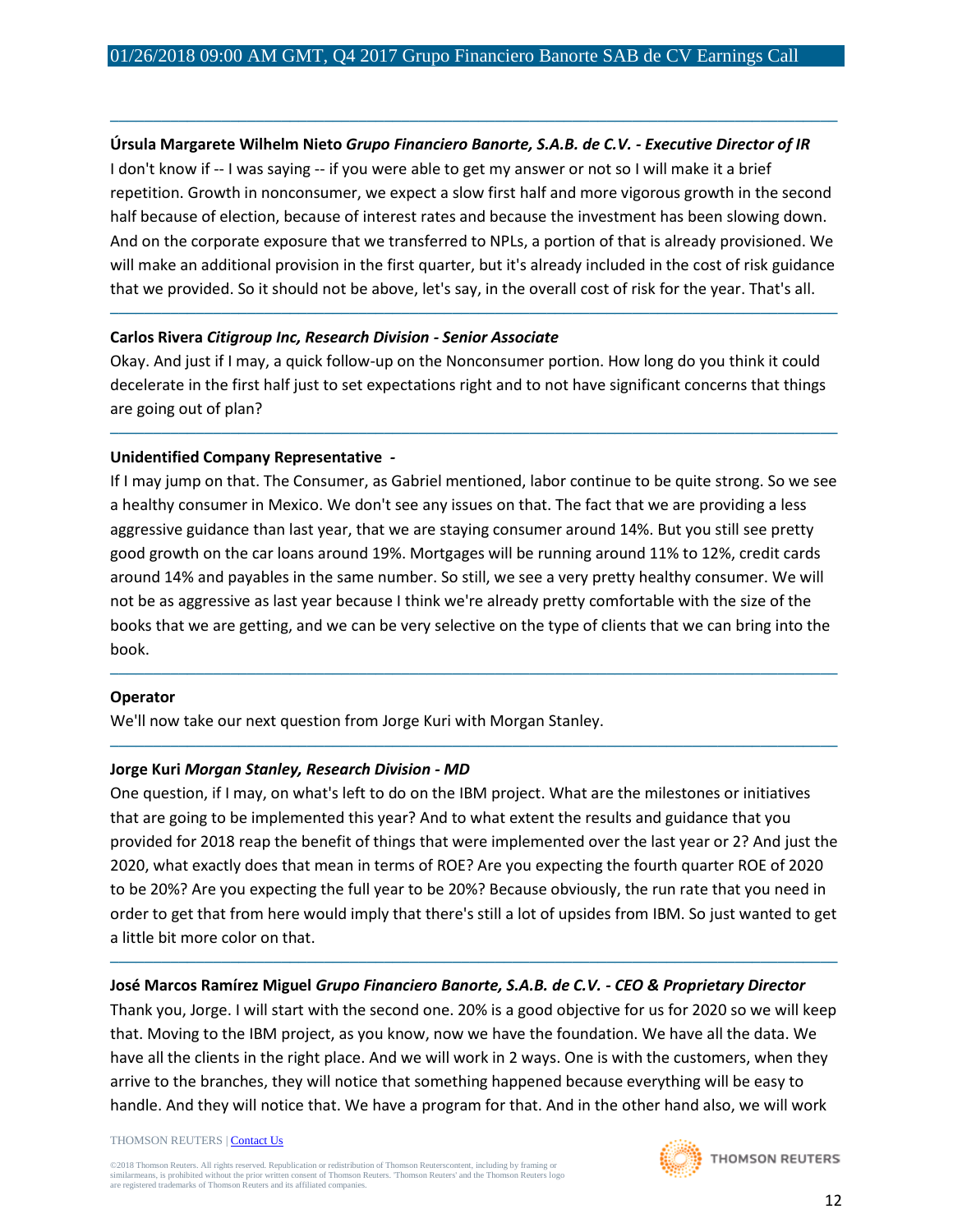with the analytics and all these, and we'll know how to sell to all the clients. So you will see that we will increase the share of wallet of the clients. You will see they will be happier. And the cross-selling ratio of the (inaudible) one will start to increase. So that's our goal and we are aiming to that, and everything is under control. And we are very happy with how things are managed. I don't know what else to say because the competitors are there. But we are happy with that and you will see the results going forward in 2020. And again, talking about the ROE for 2020, 20% is a good objective, and we will keep on track to do it. That's it.

─────────────────────────────────────────────────────────────────────────────────────

─────────────────────────────────────────────────────────────────────────────────────

#### **Operator**

And I'll take our next question from Domingos Falavina with JPMorgan.

#### **Domingos De Toledo Piza Falavina** *JP Morgan Chase & Co, Research Division - Head of Latin America Financials*

My question is more on the deal, if I may. Like it seems on your first remarks that things are on track, and you're hopeful that this will be concluded in the third Q. And I've noticed like despite sort of it widened a little bit in the last couple of days, I've seen in other regions, banks or the companies that acquires, once approved taking the initiatives to add already the shares and basically buy the company for cheaper. So my question is why don't you start using your treasury and others to start acquiring direction in shares, and once you get the approval, you can finish the process. But at least you know you cannot betray the spread.

#### **José Marcos Ramírez Miguel** *Grupo Financiero Banorte, S.A.B. de C.V. - CEO & Proprietary Director*

We don't want to do that. We are a bank and we don't want to mess with all that, and we will leave the market to respond to that market and be efficient. And we don't want to be involved on that because everybody will take a point of view. So the market will be effective, I assure you that because nobody is full. And we will be out of these trading positions that we can take. We don't want to do it.

─────────────────────────────────────────────────────────────────────────────────────

## **Domingos De Toledo Piza Falavina** *JP Morgan Chase & Co, Research Division - Head of Latin America Financials*

─────────────────────────────────────────────────────────────────────────────────────

Okay, okay. And the second one is just like your growth on the consumer side has been notably higher than the industry average. My question is on your origination, what percentage of those loans are going to existing clients versus new clients?

─────────────────────────────────────────────────────────────────────────────────────

#### **José Marcos Ramírez Miguel** *Grupo Financiero Banorte, S.A.B. de C.V. - CEO & Proprietary Director*

That's right. We're growing faster than the peers, talking about Consumer. Remember that our natural quarter should be like 15% or 16% and we are below that. So we need to increase with our customers and we are working on that. Maybe Manuel Romo can give us how much is the new ones and...

─────────────────────────────────────────────────────────────────────────────────────

## **Manuel Antonio Romo Villafuerte** *Grupo Financiero Banorte, S.A.B. de C.V. - MD for Methods of Payment*

Thank you. We estimate around 60% to 70% of all the consumer new origination coming from existing customers. As we open new channels of origination, ATMs and digital channels and all of that, we expect

#### THOMSON REUTERS [| Contact Us](http://financial.thomsonreuters.com/en/contact-us.html)

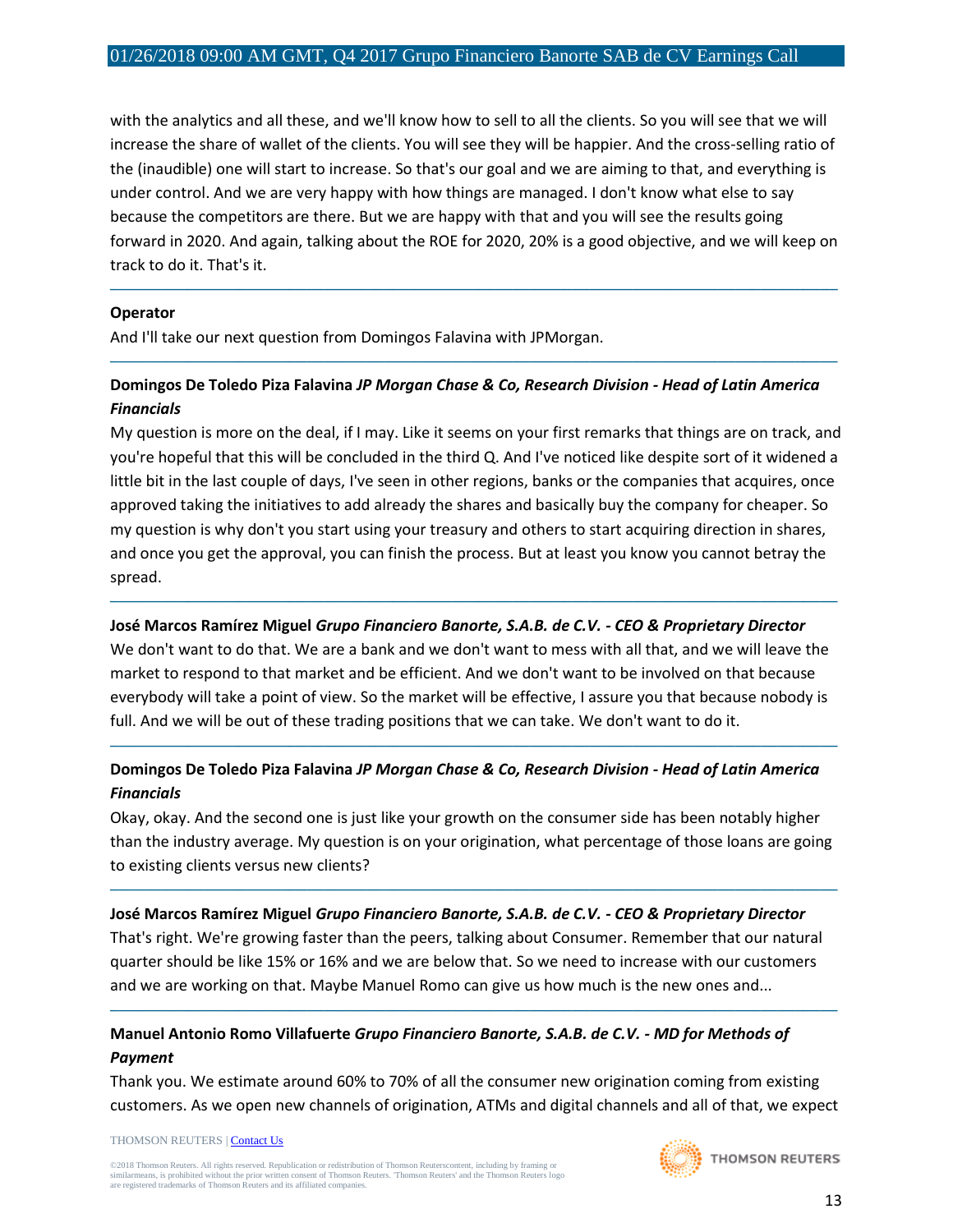that number to even grow a little bit more on the Consumer book.

#### **Operator**

(Operator Instructions) And we'll take our next question from Claudia Benavente with Santander.

#### **Claudia Benavente** *Santander Investment Securities Inc., Research Division - Research Analyst*

I was wondering about on the insurance revenue. We've -- I believe there will be like at least comparison base considering 2017 was affected by the earthquake. Historically, you had shown us 20% growth on the revenue so I was wondering if we could expect an above 20% growth in 2018. And then I have a second question.

─────────────────────────────────────────────────────────────────────────────────────

─────────────────────────────────────────────────────────────────────────────────────

**José Marcos Ramírez Miguel** *Grupo Financiero Banorte, S.A.B. de C.V. - CEO & Proprietary Director* Thank you, Claudia. I will ask Fernando Solís, who is here with us, but on another side of the room. So he wants to talk.

─────────────────────────────────────────────────────────────────────────────────────

## **Fernando Solís Soberón** *Grupo Financiero Banorte, S.A.B. de C.V. - Md of Long Term Savings & General Director of Long Term Savings*

─────────────────────────────────────────────────────────────────────────────────────

Well, yes. First of all, yes, we were hit by the insurance by the quake. But mainly, as was pointed out in the report, it was that we have to write down an account that was payable that we will not be able to collect from an insurer. That's what mainly drives down the growth in the earnings this year. If you take out that effect plus the extraordinary realization of our reserve last year due to the new solvency regulation, which was more or less MXN 200 million, the company would have been growing at a rate of more or less 24% this year. So what I want to highlight is that if you do not take into account these nonrecurring events, actually the insurance company was performing quite well. Having said that, our guidance for next year for the insurance company -- this year, sorry, for this year, not next year, for this year, will be somewhere around 16% to 20%, having said that. Of course, hopefully, we will be able to grow at a higher pace. But that's more or less our view.

**José Marcos Ramírez Miguel** *Grupo Financiero Banorte, S.A.B. de C.V. - CEO & Proprietary Director* So on that, actually it's not structural. And we will return to a very good pace in the future. That's the rest.

─────────────────────────────────────────────────────────────────────────────────────

#### **Claudia Benavente** *Santander Investment Securities Inc., Research Division - Research Analyst*

Okay. And my second question is about SMEs. You have been showing an above-industry growth. So I was wondering what we can expect for that line. And if you see any competition in the sector because growth for the industry now has been pretty weak, and if you have any competitive advantage that you see in that segment.

─────────────────────────────────────────────────────────────────────────────────────

─────────────────────────────────────────────────────────────────────────────────────

**José Marcos Ramírez Miguel** *Grupo Financiero Banorte, S.A.B. de C.V. - CEO & Proprietary Director* I will ask Carlos Martínez to talk about SMEs and thank you.

───────────────────────────────────────────────────────────────────────────────────── **Carlos Eduardo Martínez González** *Grupo Financiero Banorte, S.A.B. de C.V. - MD of Retail Banking &* 

THOMSON REUTERS [| Contact Us](http://financial.thomsonreuters.com/en/contact-us.html)

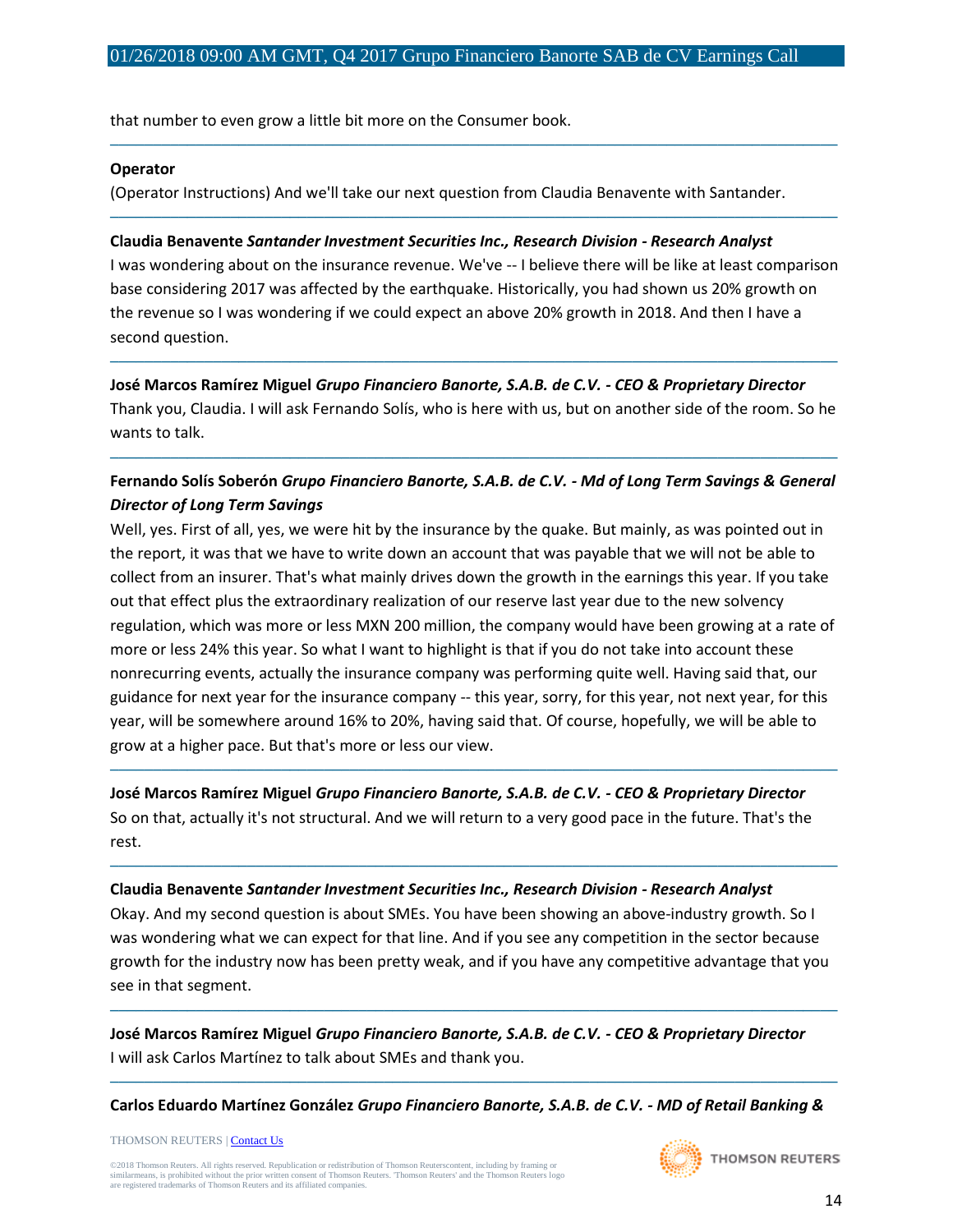#### *General Director Retail Banking*

Thank you. We work this year -- we will work in growing in a more stable pace. We will expect to grow in a very high level this year. We will assess credit quality, first thing. Another thing is time-to-market. We've been addressing time-to-market in order to have a better credit recognition, to have the better credits. And we expect to have growth this year about -- between 10% and 12%, only with good quality in order to grow later in the year and maybe next year, 16%, 20% but this year, we expect to grow in a moderate basis.

─────────────────────────────────────────────────────────────────────────────────────

**Claudia Benavente** *Santander Investment Securities Inc., Research Division - Research Analyst* Sorry, do you expect them to grow between 10% to 12% this year?

**Carlos Eduardo Martínez González** *Grupo Financiero Banorte, S.A.B. de C.V. - MD of Retail Banking & General Director Retail Banking*

─────────────────────────────────────────────────────────────────────────────────────

─────────────────────────────────────────────────────────────────────────────────────

Yes, that's correct.

#### **Claudia Benavente** *Santander Investment Securities Inc., Research Division - Research Analyst*

Okay, sorry. And I have 1 final question. I remember you have said in the past that the fixed interest rate asset position has yet repriced to the high interest rate environment. However, if we take a look to the industry's numbers, we can see that the interest rate -- the charge interest rate for almost consumer products, of course, with the exception of credit cards, have not incorporated high rate. For me, it could be maybe due to the competition. So even if this part of the portfolio has not repriced to this higher interest rate, probably we're not going to see any benefit from that position.

#### **Carlos Eduardo Martínez González** *Grupo Financiero Banorte, S.A.B. de C.V. - MD of Retail Banking & General Director Retail Banking*

─────────────────────────────────────────────────────────────────────────────────────

Yes. Regarding SMEs, we are pricing our portfolio. Our whole portfolio can be repriced in less than a year so we expect to have a good reprice about 150 basis points during the year, more or less. I think you can expect a better ROE in this portfolio.

─────────────────────────────────────────────────────────────────────────────────────

#### **Rafael Victorio Arana de la Garza** *Grupo Financiero Banorte, S.A.B. de C.V. - COO & CFO*

So, if you look at the risk-adjusted margin for SMEs, the risk-adjusted margin for SMEs really grew pretty nice last year as what Carlos just mentioned. We are contemplating a pretty good quality of assets. The NPLs of the SMEs are running at around 5.1% close to record levels for a market like that. And this year, when you see 12% maybe it's not so much. But yes, we're really concentrating a lot in the cross-sell, the funding side, the fee side and providing all the elements to the already existing clients that we have. We are very happy with the SME performance. It's getting record levels on the NPLs. And also the penetration in our client base have allowed us to really increase the risk-adjusted margin well above the other loan books that we have seen in the market.

#### **Claudia Benavente** *Santander Investment Securities Inc., Research Division - Research Analyst*

And I totally agree. Sorry, I meant about the consumer products that -- the position that it's linked to a fixed interest rate that hasn't yet repriced to the overnight hikes. I was saying that competition has been

─────────────────────────────────────────────────────────────────────────────────────

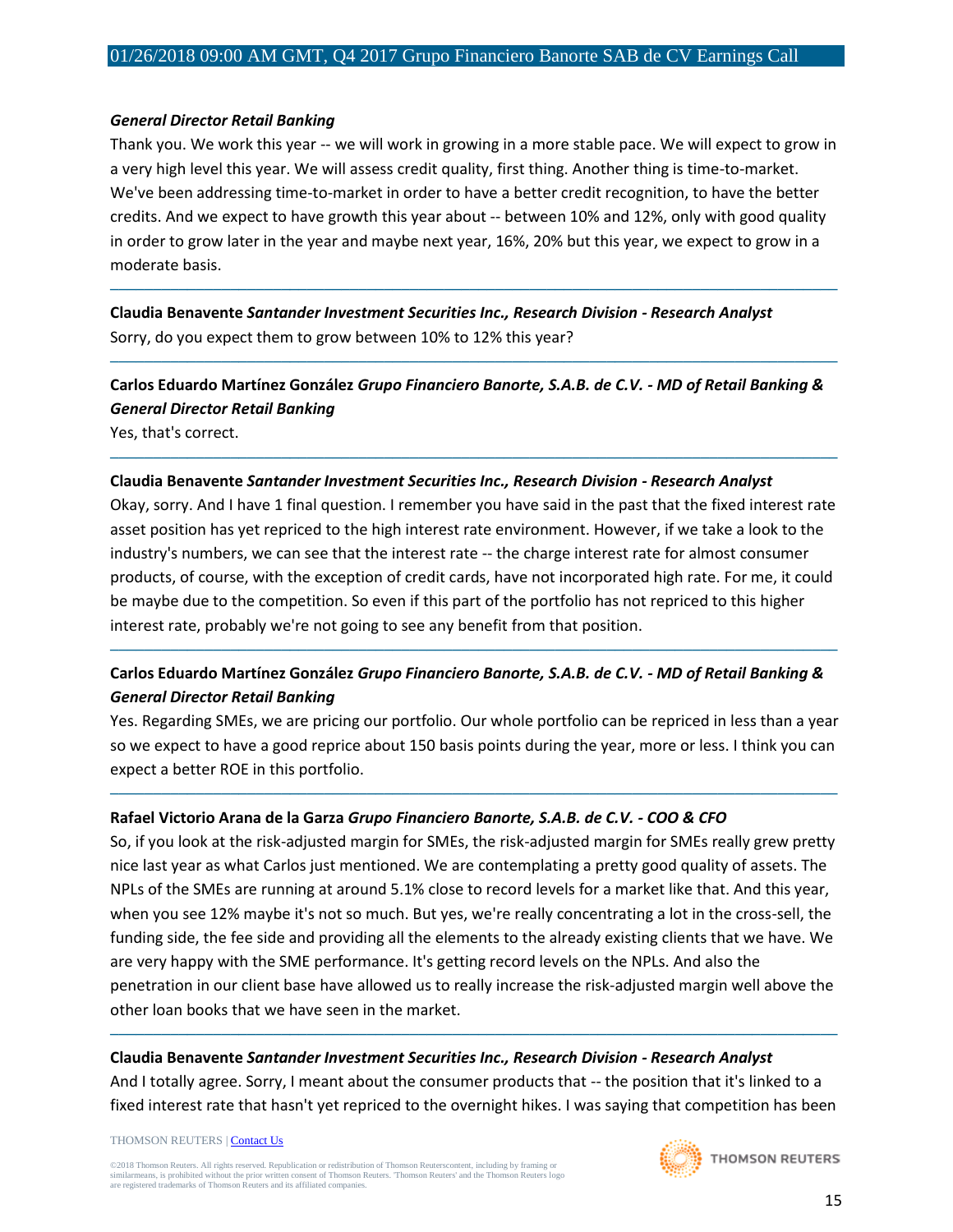stronger, excluding credit cards, and the interest rates have not incorporated these overnight increases. So I was wondering that despite of the fact that it could reprice to a high interest rate it's not going to happen due to competition because I remembered that you said in the past that there could be this positive position that could contribute to the growth of the net interest margin.

─────────────────────────────────────────────────────────────────────────────────────

#### **Rafael Victorio Arana de la Garza** *Grupo Financiero Banorte, S.A.B. de C.V. - COO & CFO*

Yes. And let me just give you a very good example about that. If you look at the car loans market, our NPLs on the car loans are around 1%. We outpaced the market by a lot. I mean, we are now really closing the gap with the largest provider that is BBVA. But the very important thing is that we are looking at NPLs on our side around 1% and competition is around 2.4% to 3%. So we are really able to keep the right clients, the good clients, because we have not been able, because as you mentioned this competition, to really reprice the full interest rate hike. But what we have been able to do is to keep the expected loss very, very low record levels.

─────────────────────────────────────────────────────────────────────────────────────

─────────────────────────────────────────────────────────────────────────────────────

#### **Operator**

(Operator Instructions) And we'll now take the next question from Mark Lien with Lazard Asset Management.

#### **Mark T. H. Lien** *Lazard Asset Management Limited - Portfolio Manager*

Could you provide us -- give us the progress on your cross-selling, maybe update us on where the crossselling ratio was at year-end? And perhaps just give us your commentary on how this would evolve against the backdrop of a decelerating consumer loan book, albeit from very high growth rates currently?

─────────────────────────────────────────────────────────────────────────────────────

#### **José Marcos Ramírez Miguel** *Grupo Financiero Banorte, S.A.B. de C.V. - CEO & Proprietary Director*

As you remember, Martin (sic) [Mark Lien], we are aiming to 2.2% in the year 2020. At the beginning, it was very difficult because we didn't have the tools so it was our target. And now that we have the tools, it will not -- you will see how it increase each year in a dramatical way, let's say that. The numbers are here with Rafa and let me give the numbers.

─────────────────────────────────────────────────────────────────────────────────────

#### **Rafael Victorio Arana de la Garza** *Grupo Financiero Banorte, S.A.B. de C.V. - COO & CFO*

Yes, the number that we reached at the end of the year is 1.9%. As you know, we are coming down from 1.7%. It was really 1.6%, 1.7%. We're reaching 1.9%. It seems like a very slow pace, but the results of the returns of achieving those and reaching the 2.2% that Marcos mentioned on the 2020, we are right on track on achieving those. And it has to do with what Manuel was saying that now that you have the mobile with all the full capabilities of selling and the ATM, the web and also the related channels besides the branch, you will see that based upon all the analytics and the best option and best opportunity that we present to the client, if you now go to any of our branches, not only on the web or the mobile, that is very easy to give you the right offer. But if you go to the branches, immediately when you start interacting with our executives, you will get the right offers, the best offers for you based upon the quality of the client and the possibilities. So now the full distribution capabilities are loaded with the cross-sell opportunities for the client. So that has to continue to increase at a different rate than has

#### THOMSON REUTERS [| Contact Us](http://financial.thomsonreuters.com/en/contact-us.html)

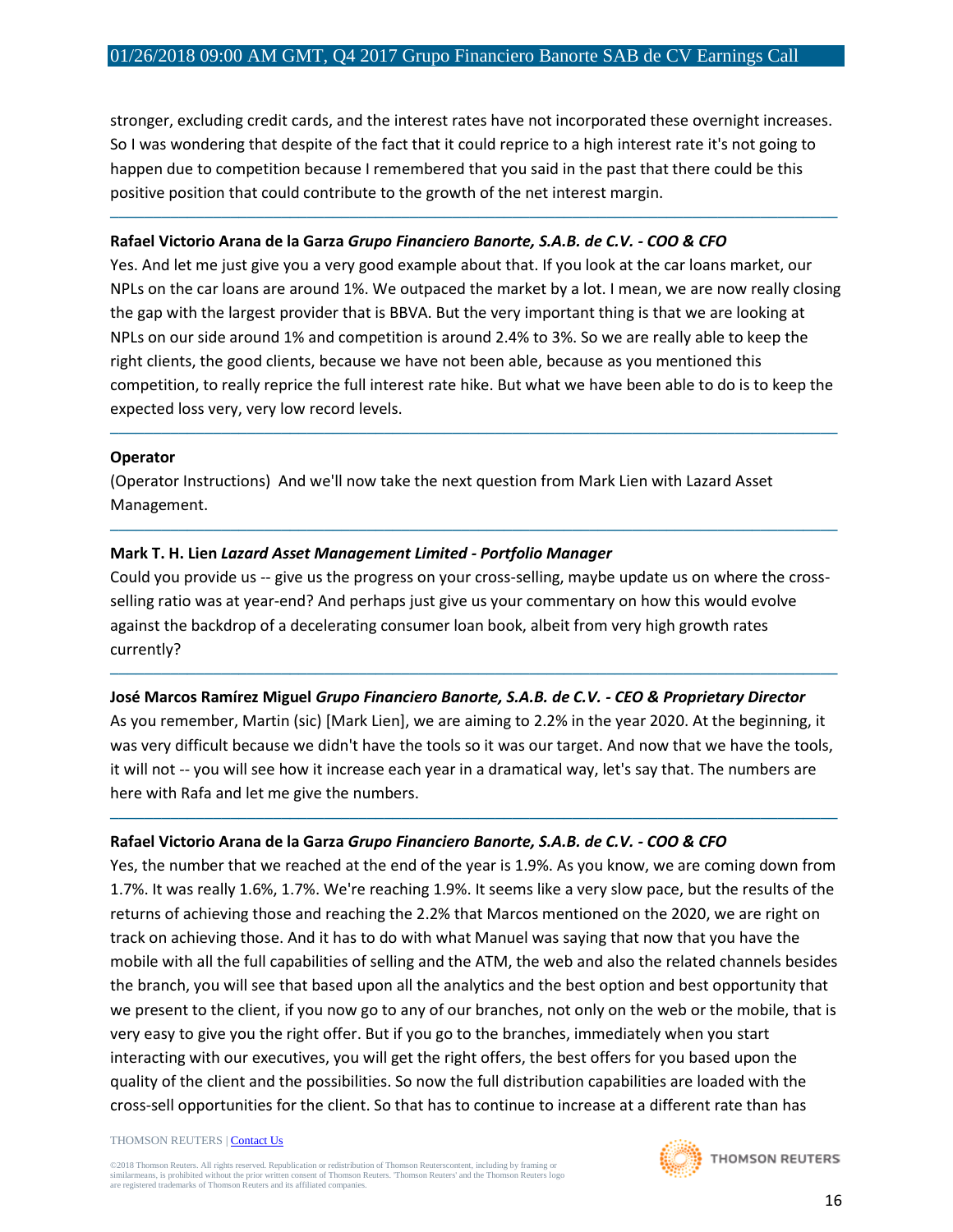been in the past. There was a lot of building blocks in the past. Now they are fully functional. And we will continue to make more -- those more efficient through the year.

─────────────────────────────────────────────────────────────────────────────────────

─────────────────────────────────────────────────────────────────────────────────────

#### **Operator**

(Operator Instructions) And we'll take our next question from Natalia Corfield with JPMorgan.

#### **Natalia Corfield de Melo Monteiro** *-*

Just to follow-up on Interacciones. If you could remind us how much impact are you expecting in your capitalization coming from the merger with Interacciones?

─────────────────────────────────────────────────────────────────────────────────────

─────────────────────────────────────────────────────────────────────────────────────

─────────────────────────────────────────────────────────────────────────────────────

─────────────────────────────────────────────────────────────────────────────────────

**José Marcos Ramírez Miguel** *Grupo Financiero Banorte, S.A.B. de C.V. - CEO & Proprietary Director* Can you repeat, how much what? What was your question? Sorry.

#### **Natalia Corfield de Melo Monteiro** *-*

The impact in your capitalization from the acquisition of Interacciones.

**José Marcos Ramírez Miguel** *Grupo Financiero Banorte, S.A.B. de C.V. - CEO & Proprietary Director* The capitalization. Thank you. Rafa?

#### **Rafael Victorio Arana de la Garza** *Grupo Financiero Banorte, S.A.B. de C.V. - COO & CFO*

Yes. As we mentioned on the roadshow, if you apply today the integration of Interacciones, the tier -- Core Tier 1 that is sitting around 11.9% will go down to 10.8%. But as you know, since this is expected to happen until June, July, the numbers when the Interacciones integration happens, the Core Tier 1 will be around 11.7%, 11.8%. So we are not worried at all with the capital Core Tier 1 that we have. And the evolution of the bank allow us to really build up capital at a very fast pace.

─────────────────────────────────────────────────────────────────────────────────────

#### **Natalia Corfield de Melo Monteiro** *-*

All right. But I can assume around like 100 basis points?

#### **Rafael Victorio Arana de la Garza** *Grupo Financiero Banorte, S.A.B. de C.V. - COO & CFO*

Yes. I think yes, but that will be reduced through the year. By the end of the year, you will see again, the 12% Core Tier 1 once the full year of the integration happens.

─────────────────────────────────────────────────────────────────────────────────────

─────────────────────────────────────────────────────────────────────────────────────

#### **Operator**

And we'll take our next question from Eduardo Nishio with Brasil Plural.

## **Eduardo Nishio** *Brasil Plural Corretora de Cambio, Titulose Valores Mobiliários S.A., Research Division - Financial Sector Analyst*

─────────────────────────────────────────────────────────────────────────────────────

My first question is regarding Interacciones. And any plans to reduce the dividend so you can make this acquisition with a more -- a stronger capital? And then I will make my second question later.

─────────────────────────────────────────────────────────────────────────────────────

## **José Marcos Ramírez Miguel** *Grupo Financiero Banorte, S.A.B. de C.V. - CEO & Proprietary Director*

THOMSON REUTERS [| Contact Us](http://financial.thomsonreuters.com/en/contact-us.html)

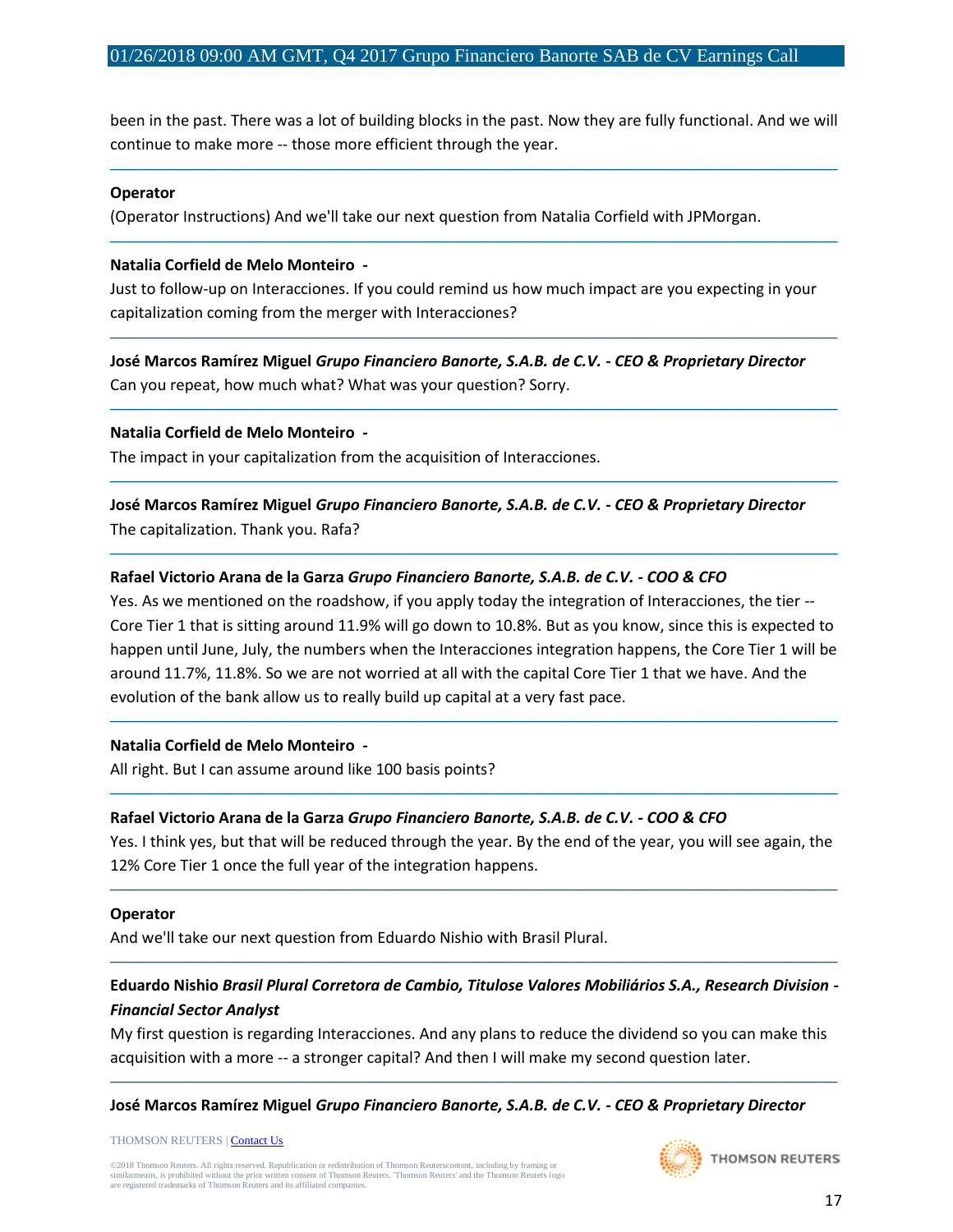No, Eduardo. There is no plan to reduce. We will keep the stronger capital. There is no plan for that.

─────────────────────────────────────────────────────────────────────────────────────

#### **Rafael Victorio Arana de la Garza** *Grupo Financiero Banorte, S.A.B. de C.V. - COO & CFO*

And as Marcos said, it's very important to notice also that the dividend for the 2017 has already been provided at the group level. So the policy of 40% continues to be. And any additional capital that we can return to the market, we will do on a tactical basis. But no, there's no effect at all on the dividend policy that we have. We -- the capital generation at the bank allow us to be -- to feel very comfortable with the operation with Interacciones and keep the dividend policy fixed. And if there's an additional capital to return to the market, we will advise so on a tactical basis.

## **Eduardo Nishio** *Brasil Plural Corretora de Cambio, Titulose Valores Mobiliários S.A., Research Division - Financial Sector Analyst*

─────────────────────────────────────────────────────────────────────────────────────

My second question regards to the consumer loan. And as a follow-up on that, you've been growing very fast. And as much as you can, I know there is competitors in the line. But as much as you can, can you give us a little bit more color on what you're doing in analytics and whatnot, if there is any digital initiatives here, technology and big data and BI?

─────────────────────────────────────────────────────────────────────────────────────

─────────────────────────────────────────────────────────────────────────────────────

**José Marcos Ramírez Miguel** *Grupo Financiero Banorte, S.A.B. de C.V. - CEO & Proprietary Director* Yes, Manuel will get that. Yes, Manuel Romo can help with that.

## **Manuel Antonio Romo Villafuerte** *Grupo Financiero Banorte, S.A.B. de C.V. - MD for Methods of Payment*

Yes, Eduardo. The strategy that we have been following is basically using all the expanded capabilities of channels, coupled with analytics to better and more efficiently cross-sell to our existing customers, mostly from payroll and debit accounts. With regards to the existing portfolio growth, that's for new customers. With regards to existing portfolio growth, what we're doing is basically relying on very traditional point-of-sale usage and very traditional, very well-aimed personal and payroll loans for this kind of customers. We will continue with the strategy to be very vigilant on the growth, risk-adjusted margins of the portfolio for 2018. And we are going to privilege good quality growth. So in 2018, we are going to be very, I would say, conservative regarding cash. For example, cash incentives or going to new segments or being very aggressive on portfolio growth if we are not very certain about risk-adjusted margins impact on our portfolio.

#### **Eduardo Nishio** *Brasil Plural Corretora de Cambio, Titulose Valores Mobiliários S.A., Research Division - Financial Sector Analyst*

─────────────────────────────────────────────────────────────────────────────────────

─────────────────────────────────────────────────────────────────────────────────────

All right. And the vintage are coming with good delinquency rates. How do you see the new vintages coming?

## **Manuel Antonio Romo Villafuerte** *Grupo Financiero Banorte, S.A.B. de C.V. - MD for Methods of Payment*

Again, I think that if you separate the vintages for -- from existing customers, you're going to see very good behavior, really very good behavior, risk-adjusted margin-wise, because also the interest rate that

#### THOMSON REUTERS [| Contact Us](http://financial.thomsonreuters.com/en/contact-us.html)